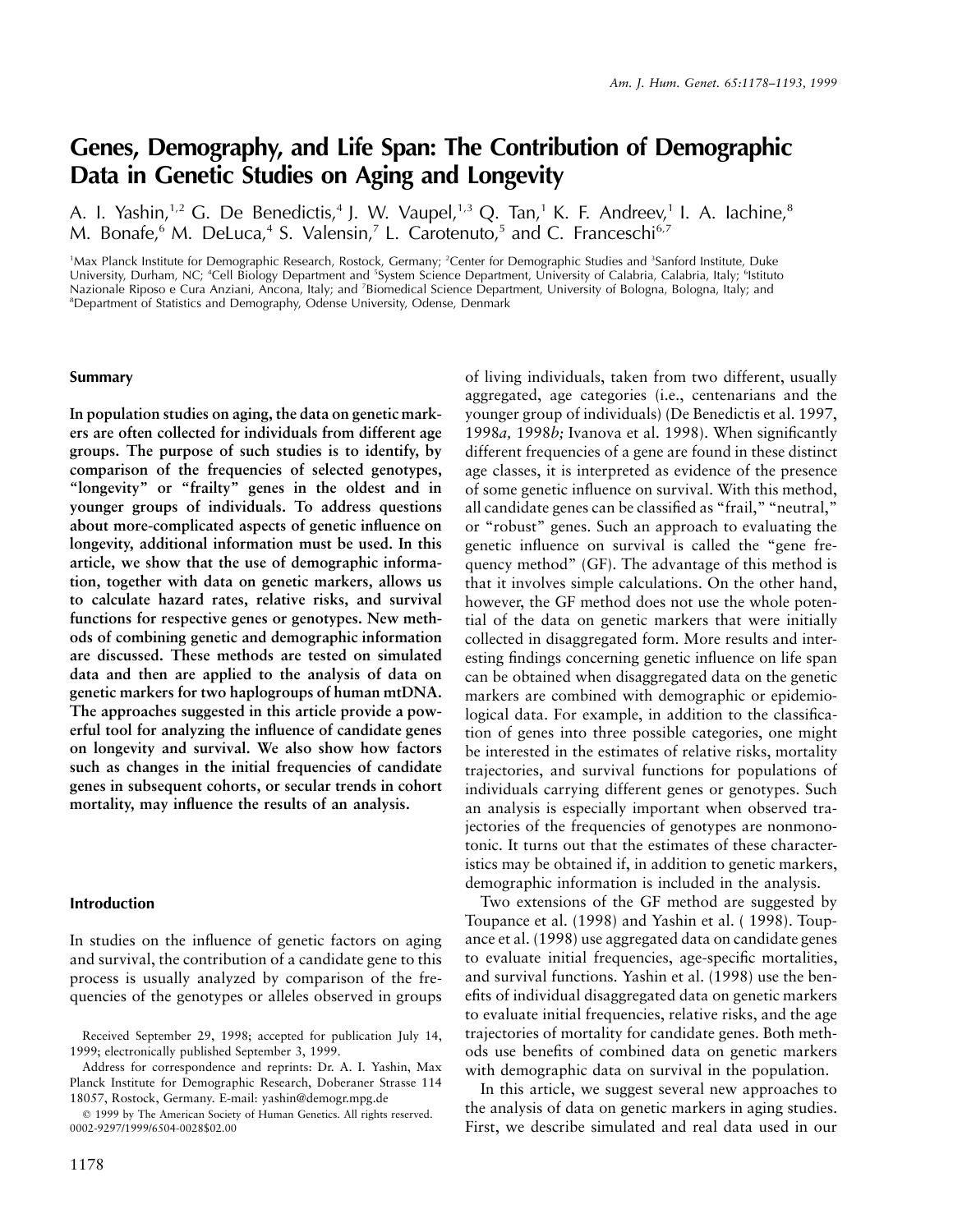study. Second, we elucidate the idea of the traditional GF method. It should be noted that there are two assumptions tacitly underlying all versions of the GF method. The first (assumption i) is that the initial gene frequencies in all birth cohorts represented in the study are the same. The second (assumption ii) is that the mortalities for genotypes do not depend on the birth year of the cohort. These assumptions are crucial in all other methods discussed in this article as well. Third, we discuss the idea of the use of demographic and epidemiologic information in genetic studies and explain how demographic information can be merged with cross-sectional genetic data. We describe the likelihood function of the data and discuss demographic and epidemiological constraints used in maximization of this likelihood function. Fourth, we outline four approaches to the analysis of combined data. These approaches are called the "nonparametric method" (NP), the "relative risk method" (RR), the "parametric method" (PR), and the "semiparametric method" (SP). A version of the RR method was discussed by Yashin et al. (1998). A leastsquares version of the PR method (which might be called the "LSPR" method) was used by Toupance et al. (1998). The NP and SP methods have never been discussed before. Fifth, we show how hidden heterogeneity in mortality for genotypes can be taken into account. In the Results section, we test the new methods by using simulated data (see "Applications to Simulated Data") and discuss their comparative advantages and limitations. Then, we apply these methods to the data for haplotypes of mtDNA (see "Application to Data on Haplotypes of mtDNA"). In the Sensitivity Analysis, we investigate the effects of violation of the two assumptions discussed above. In particular, we consider the effects of hypothetical changes in initial gene frequencies and of hazards for genotypes, with the birth year of the cohorts, on age trajectories of genotypes' proportions, calculated from cross-sectional data. Last, we discussthe results of these analyses and possible direction for further research.

## **Material and Methods**

To test the statistical methods mentioned above, we will first apply them to simulated data. Then, we will illustrate the use of these methods in an analysis of updated genetic data on mtDNA haplotypes, obtained from a cross-sectional sample of Italian individuals (De Benedictis et al. 1998*a*), together with survival data taken from 1992 demographic life tables of the Italian population. The methods can, in principle, be applied to any data on genetic markers in combination with demographic and epidemiological information. The analysis of the sensitivity of the results to basic assumptions used in survival models for individuals with selected genotypes is then discussed. All calculations were performed with the GAUSS (Aptech Systems 1996) and MATLAB (Hanselman and Littlefield 1998) software packages.

## *Simulated Data*

We illustrate the main ideas of the new approaches by using the survival model for a population with two genotypes. However, all procedures can easily be extended to the cases of populations with three and more genotypes. Let  $S(x)$ ,  $i = 0,1$  be survival functions for two genotypes representing the genetic structure of some hypothetical population, and let  $S(x) = \sum_{i=0}^{1} P_i S_i(x)$  be a marginal survival function for an arbitrary individual in the population, where  $P_i$  is the initial frequency of the respective genotype. We assume that the forces of mortality  $\mu_i(x)$ ,  $i = 0,1$ ) for respective genotypes follow the gamma-Gompertz model  $\mu_i(x) = a_i e^{b_i x} / 1 + s_i^2 \frac{a_i}{b_i} (e^{b_i x} -$ 1),  $i = 0,1$ , where  $a_i$ ,  $b_i$ , and  $s_i$  are parameters. Vaupel et al. (1979), Yashin et al. (1994), and Thatcher et al. (1998) have shown that this model fits demographic mortality data better than the traditional Gompertz curve. The graphs of theoretical and empirical proportions in the population of two genotypes are shown in figure 1. Altogether, data for 10,000 individuals (100 individuals for each age, for ages 10 years–110 years) were simulated. One can see that the quality of simulation is sufficient to use these data for testing our estimation methods.



**Figure 1** Age trajectories of frequencies and their empirical estimates, calculated in simulation experiments for genotypes 0 and 1. The gamma-Gompertz model for the mortalities of genotypes used is as follows:  $O_0(x) = a_0 e^{b_0 x} [1 + s_0^2 \frac{a_0}{b_0} (e^{b_0 x} - 1)]^{-1}$ , with  $a_0 = 4 \times 10^{-5}$ ,  $b_0 = .1, P = .4, s_1^2 = s_2^2 = .3, a_1 = 4 \times 10^{-10}, \text{ and } b_1 = .23.$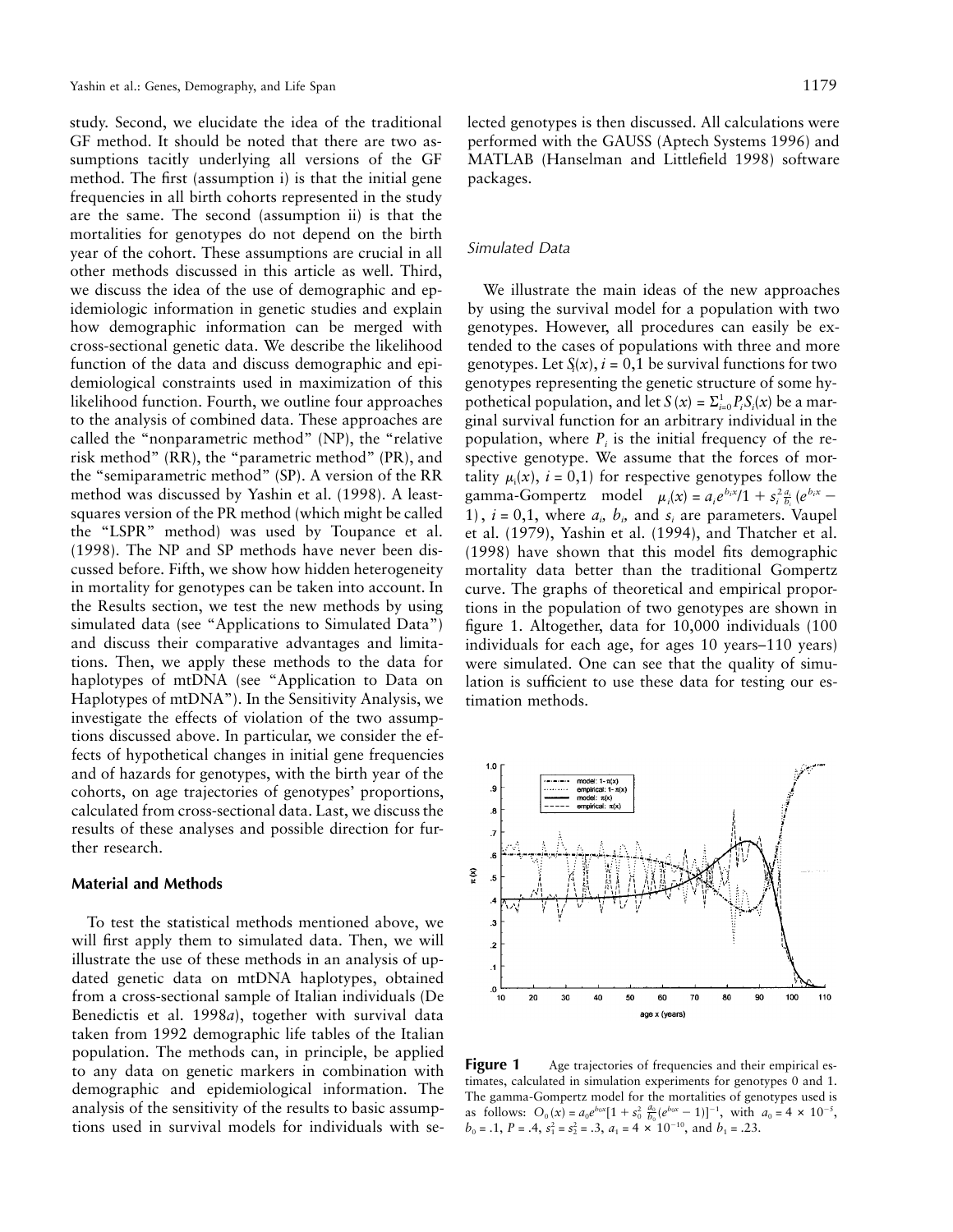## *Genetic Data for mtDNA*

The genetic data collected in the study of Italian centenarians are shown in table 1. One can find a detailed description of the Italian data in the work of De Benedictis et al. (1998*a*) and Yashin et al. (1998).

# *The Idea of the GF Method*

Let *T* be the year of data collection, *x* be the age variable, and  $N_i(x,T-x)$ ,  $i=0,1$  be the number of *x*year-old individuals carrying the *i*th genotype observed in the cross-sectional study. Here,  $x = 0, 1, \dots, X$ , where *X* is the oldest age represented in the study. The crosssectional sample represents several cohorts of individuals born in different years, and the argument  $T - x$  merely emphasizes the fact that the counted individuals belong to a cohort born in year  $T - x$  (see fig. 2). In our estimation procedures, we will consider only two genes or genotypes. The number "0" is associated with the candidate genotype. The number "1" is associated with any other, non-"0" genotype. This method can easily be extended to the case of a population with more genotypes. However, the benefits of such an extension should always be weighed against the loss of power in the estimation procedure, which is the result of an increase in the number of parameters to be estimated.

The simplest way to assess the effect of genes on longevity, with use of these data, is to aggregate the sample into two age groups. The "control," or "younger," group contains all individuals with age  $<100$  years. These individuals are of two genotypes, 0 and 1, and their numbers are  $N_{xy}$ ,  $i = 0,1$ . The "centenarian" group contains individuals with age  $\geq 100$  years. The numbers of respective genotypes in this group are  $N_{iC}$ ,  $i = 0,1$ . Here, the indices "Y" and "C" denote the control and the centenarian groups, respectively. The empirical estimates of relative frequencies  $\hat{\pi}_{ij}$ , with  $i = 0,1$  and  $j =$ Y,C, in these two groups are



**Figure 2** Lexis diagram of the difference between cohort and cross-sectional data. The cross-sectional study is performed in year *T.* The thicker solid line denotes a cohort born in year  $T - x$ .

$$
\hat{\pi}_{ij} = \frac{N_{ij}}{N_{0j} + N_{1j}}; \ \ i = 0, 1; \ \ j = Y, C \ .
$$

These estimates can be used to test the null hypothesis (i.e., that the frequencies of a given genotype are the same in both age groups) against the alternative (i.e., that they are not). This is, in essence, the GF method, as it has been discussed in many publications (e.g., see Proust et al. 1982; Takata et al. 1987; Schächter et al. 1993; De Benedictis et al. 1997). This "model-free" method does not use additional information. However, the use of demographic information about the popula-

**Table 1**

| Absolute Frequencies of mtDNA Haplogroups in Individuals of Various Ages Sampled from the Italian Population |  |  |
|--------------------------------------------------------------------------------------------------------------|--|--|
|                                                                                                              |  |  |

| <b>MTDNA</b><br><b>HAPLOGROUP</b> | NO. IN AGE CLASSES |    |                                                                                         |    |  |    |  |                  |  |
|-----------------------------------|--------------------|----|-----------------------------------------------------------------------------------------|----|--|----|--|------------------|--|
|                                   |                    |    | $\leq 15$ Years 16–25 Years 26–35 Years 36–45 Years 46–55 Years 56–65 Years 66–75 Years |    |  |    |  | $\geq 100$ Years |  |
| H                                 |                    | 16 | 37                                                                                      | 20 |  |    |  |                  |  |
|                                   |                    |    |                                                                                         |    |  |    |  |                  |  |
|                                   |                    |    |                                                                                         |    |  |    |  |                  |  |
|                                   |                    |    |                                                                                         |    |  |    |  |                  |  |
|                                   |                    |    |                                                                                         |    |  |    |  | 18               |  |
|                                   |                    |    | 10                                                                                      |    |  |    |  | 26               |  |
|                                   |                    |    |                                                                                         |    |  |    |  |                  |  |
|                                   |                    |    |                                                                                         |    |  |    |  |                  |  |
|                                   |                    |    |                                                                                         |    |  |    |  |                  |  |
| А                                 |                    |    |                                                                                         |    |  |    |  |                  |  |
| Total                             |                    |    |                                                                                         | 56 |  | 39 |  | 2.12.            |  |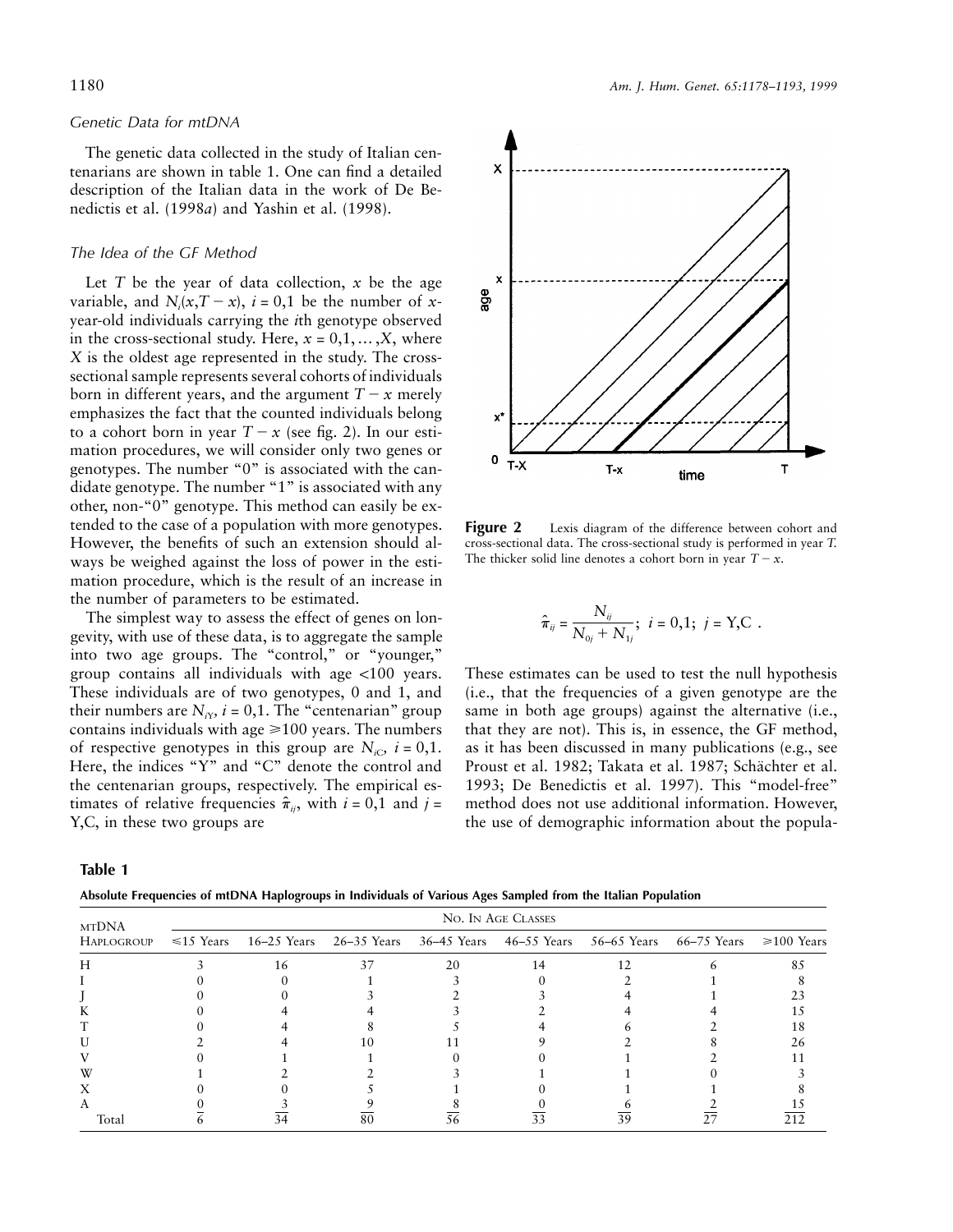tion under study may substantially improve our understanding of the role of genes in aging and survival.

#### *Demographic Data: Why Are They Helpful?*

Let us first consider the cohort study. The benefits of the use of demographic information about marginal survival in the population result from the possibility of the use of the representation for marginal survival function,  $S(x)$ —which can be taken from the cohort demographic life tables—as a discrete mixture of the respective survival functions for genotypes. Let us assume that we are dealing with two genotypes 0 and 1, as described above. Let *S<sub>i</sub>*(*x*) and  $\pi$ <sub>*i*</sub>(*x*), *i* = 0,1, be the survival functions and frequencies of the respective genotypes, and let  $\pi_0(0)$  =  $P_0 = P$  and  $\pi_1(0) = P_1 = 1 - P$  be the initial frequencies for the 0 and 1 genotypes, respectively. For simplicity, we will use the notation  $\pi(x) = \pi_0(x)$  for the frequency of the 0 genotype at age x years and the notation  $1 \pi(x) = \pi_1(x)$  for the frequency of genotype 1 at age *x* years. Then, the relationships between  $S(x)$ ,  $S<sub>i</sub>(x)$ ,  $i =$ 0,1, and  $\pi(x)$  are, according to the method of Vaupel and Yashin (1985), as follows:

$$
S(x) = PS_0(x) + (1 - P)S_1(x)
$$
 (1)

and

$$
\pi(x) = \frac{PS_0(x)}{[PS_0(x)] + [(1 - P)S_1(x)]} \quad . \tag{2}
$$

When functions  $S(x)$  and  $\pi(x)$  are known exactly for the age interval (0,*X*), where *X* is the maximum age in the study, the initial gene frequency  $P = \pi(0)$  for the 0 genotype is also known, and the survival functions for the two genotypes can be calculated, from equations (1) and (2), as

$$
S_i(x) = \frac{\pi_i(x)S(x)}{P_i}, \ i = 0, 1 \ . \tag{3}
$$

Thus, when the trajectories for genotype frequencies are known exactly, the addition of demographic information in the form of the marginal survival function solves the problem of determining the genetic influence on survival. One can easily show that this result does not depend on the number of genotypes observed in the study. In reality, proportions of genotypes are not known exactly. The substitution of empirical estimates of  $\pi_i(x)$  and  $P_i$  into equation (3) may create problems, since trajectories for the estimates of survival functions for genotypes may become nonmonotone (thus, respective estimates of mortalities could have negative values). In this case, statistical methods are needed to estimate survival characteristics of genotypes.

# *Merging Demographic Information with Cross-Sectional Data*

Genetic data for humans are usually collected in a cross-sectional study, in some year *T.* If the proportions of genotypes were known exactly, the use of demographic information could solve the problem of genetic influence on survival, in exactly the same way as with the cohort data. Unfortunately, the proportions of genotype 0 at age *x*,  $\pi(x,T-x)$ , are not known exactly. As in the case of the GF method, we assume that  $\pi(0,T-x) = P$ , for all cohorts born in year  $T-x$ , with  $x = 0, 1, 2, \ldots, X$ . Often, the numbers  $N_i(x, T - x)$ , where  $i = 0,1$ , are known, beginning with an age of  $x^*$  years  $>$ 0. In this case, one has to assume that  $π(x*,T-x) =$ *P*<sup>∗</sup> (i.e., the gene frequencies at age *x*<sup>∗</sup> years are the same for all birth cohorts). For the cross-sectional data, equations (1) and (2) can, therefore, be rewritten as

$$
\tilde{S}(x) = P\tilde{S}_0(x) + (1 - P)\tilde{S}_1(x) \tag{4}
$$

and

$$
\tilde{\pi}(x) = \frac{P\tilde{S}_0(x)}{[P\tilde{S}_0(x) + (1 - P)\tilde{S}_1(x)]} \tag{5}
$$

The survival function  $\tilde{S}(x)$  in the left-hand part of equation (4), which can be expressed as

$$
\exp\left[-\int\limits_{0}^{x}\tilde{\mu}(u)du\right],
$$

can be taken from a cross-sectional demographic life table for the year *T* for the respective population, and, hence, it is a known function of *x.* Note that function  $\tilde{S}(x)$  characterizes survival in the synthetic (i.e., artificial) cohort, with the mortality  $\tilde{\mu}(x) = \mu(x, T - x)$ . The proportion of individuals, of age *x* years, carrying candidate genes in the synthetic cohort is  $\tilde{\pi}(x) = \pi(x, T - x)$ . Respective survival functions for individuals carrying 0 and 1 genotypes are

$$
\tilde{S}_i(x) = \exp \left[-\int\limits_0^x \tilde{\mu}_i(u) du\right],
$$

with  $\tilde{\mu}_i(x) = \mu_i(x, T - x)$ ,  $i = 0, 1$ . Empirical estimates  $\hat{\pi}(x)$  can be calculated for each age  $x = 0, 1, \dots, X$  from the numbers  $N_i(x, T - x)$ ,  $i = 0, 1$  as

$$
\hat{\pi}(x) = \frac{N_0(x, T - x)}{[N_0(x, T - x) + N_1(x, T - x)]} \ . \tag{6}
$$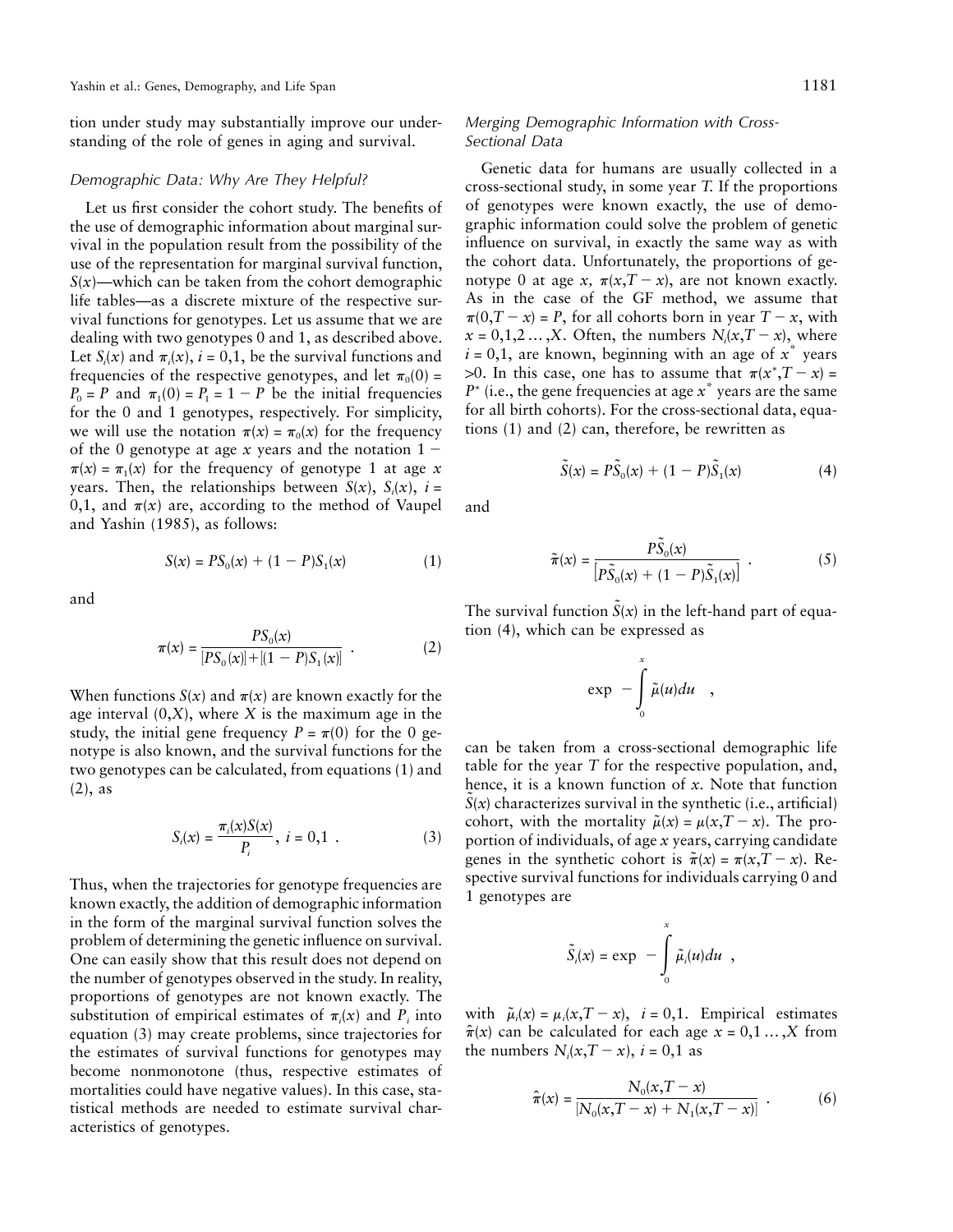Thus, we assume that the data were obtained from binomial sampling with probability of success  $\tilde{\pi}(x)$  =  $\pi(x, T - x)$ . As in the cohort case, functions  $\hat{S}_i(x) =$  $\hat{\pi}_i(x)S(x)/\hat{p}_i$ , calculated from the analogs of equation (3) with  $\pi_i(x)$  replaced with  $\hat{\pi}_i(x)$  and  $S(x)$  replaced with  $\hat{S}(x)$ , do not necessarily decline monotonically, and, hence, they—strictly speaking—cannot be considered as the estimates of  $\tilde{S}_i(x)$ ,  $i = 1,2$  (*i.e.*, estimates of survival functions for genotypes). This is why statistical methods for estimating the survival functions  $\tilde{S}_i(x)$ ,  $i = 0,1$  are needed. In this article, we show that methods that are done on the basis of the maximum-likelihood procedure can be used successfully in the joint analysis of genetic and demographic data to solve this problem.

## *The Likelihood Function of Genetic Data*

The following likelihood function of genetic data is the basis for an estimation procedure, in all of the methods discussed in the sections that follow:

$$
L = \prod_{x=x^*}^{X} \pi(x, T-x)^{N_0(x, T-x)} [1 - \pi(x, T-x)]^{N_1(x, T-x)} . \quad (7)
$$

Here,  $N_0(x, T - x)$  and  $N_1(x, T - x)$ ,  $x = x^*$ ,  $x^*$  +  $1, \ldots X$ , are the number of individuals with and without the genotype 0, respectively, aged *x* years at time *T.* Since we identify  $\pi(x,T-x)$  with  $\pi(x)$ , which satisfies equation (5), the likelihood function becomes

$$
L = \prod_{x=x^*}^{X} \left[ \frac{P\tilde{S}_0(x)}{P\tilde{S}_0(x) + (1-P)\tilde{S}_1(x)} \right]^{N_0(x,T-x)} \times \left[ \frac{(1-P)\tilde{S}_1(x)}{P\tilde{S}_0(x) + (1-P)\tilde{S}_1(x)} \right]^{N_1(x,T-x)} .
$$
 (8)

The parameter *P,* as well as the two survival functions  $\tilde{S}_i(x)$ ,  $i = 0,1$  for genotypes, are unknown. Their values at each age *x* years have to be estimated on the basis of the available data. Altogether,  $2(X - x^*) + 1$  parameters have to be estimated (i.e.,  $X - x^*$  parameters for each of the two survival functions, plus *P.*) Note that here we assume that  $S_i(x^*) = 1$ ,  $i = 0,1$ .

#### *Demographic, Epidemiological, and Other Constraints*

One cannot estimate the initial frequency *P* and the two survival functions  $\tilde{S}_i(x)$ ,  $i = 0,1$ , by maximizing equation (7) without additional conditions, since this model is nonidentifiable. The demographic condition of equation (4), where  $\tilde{S}(x)$  is known, allows us to reduce the number of model parameters to  $X - x^* + 1$ , since equation (4) includes  $X - x^*$  conditions (one for each age). Simulation studies show that these parameters are identifiable. Thus, the likelihood function of equation

(7) has to be maximized with use of equation (4). Sometimes, additional conditions can stem from the results of epidemiological studies in which the values of relative risks  $r(x)$ , for respective genotypes, are estimated at some selected age interval. For example, the ratio of hazards for two genotypes,

$$
\frac{\mu_0(x, T - x)}{\mu_1(x, T - x)} = r(x) ,
$$
\n(9)

may be known for  $x = x_1, x_2, \ldots, x_n$ . In this case, the likelihood function of equation (8) has to be maximized with use of constraints in equations (4) and (9). Hence, the number of model parameters becomes  $X - x^*$  –  $n + 1$ . When the sample size of genetic data is large enough, the NP method may provide acceptable estimates for survival functions  $\tilde{S}_i(x)$ ,  $i = 0,1$  of genotypes and for *P.*

## *The NP Method*

The NP method allows us to estimate  $X - x^*$  values of function  $\tilde{S}_0(x)$ , without any assumptions about its parametric form (that is why we call it the "NP method"), and to estimate *P* for genotype 0. For these purposes, it is better to represent  $\tilde{S}_0(x)$  in terms of conditional probabilities of death  $q_x^0$  (i.e., the probability that death will happen at the interval between *x* and  $x + 1$ , given that it did not happen until age *x* years). Thus,  $\tilde{S}_0(x)$  can be represented as  $S_0(x) = \prod_{\gamma=0}^{x-1} (1 - q_\gamma^0)$ . The estimation can be made with the maximization of equation (8) under the demographic constraint of equation (5), with respect to parameters  $q_v^0$ ,  $y = x^*$ ,  $x^* + 1, \dots, X$  and  $P_v^0 \le q_v^0 \le$  $1; 0 \leq P \leq 1$ . When  $\bar{S}_0(x)$  and *P* are estimated, the survival function for genotype 1 is calculated from equation (4). These estimates can be obtained even without the additional information provided by equation (9), when the sample size of genetic data is large enough.

When the sample size of the data is small, the NP estimates may be unreliable. In this case, additional conditions that reduce the number of estimated parameters may improve the power of the estimates. In this article, we consider three kinds of such conditions. The first condition assumes proportionality among hazards associated with respective genes or genotypes (the RR method). The second condition assumes that the survival functions of genotypes  $\tilde{S}_i(x)$ ,  $i = 0,1$  are of a specific parametric form (the PR method). The third condition assumes parametric form for only one survival function, say for  $\bar{S}_0(x)$ . The other survival function,  $\bar{S}_1(x)$ , is calculated with the SP method.

## *The RR Method*

This method assumes that  $\mu_1(x, T - x) = z\mu_0(x, T - x)$ ,  $x = x^*$ ,  $x^* + 1, \ldots, X$ , which implies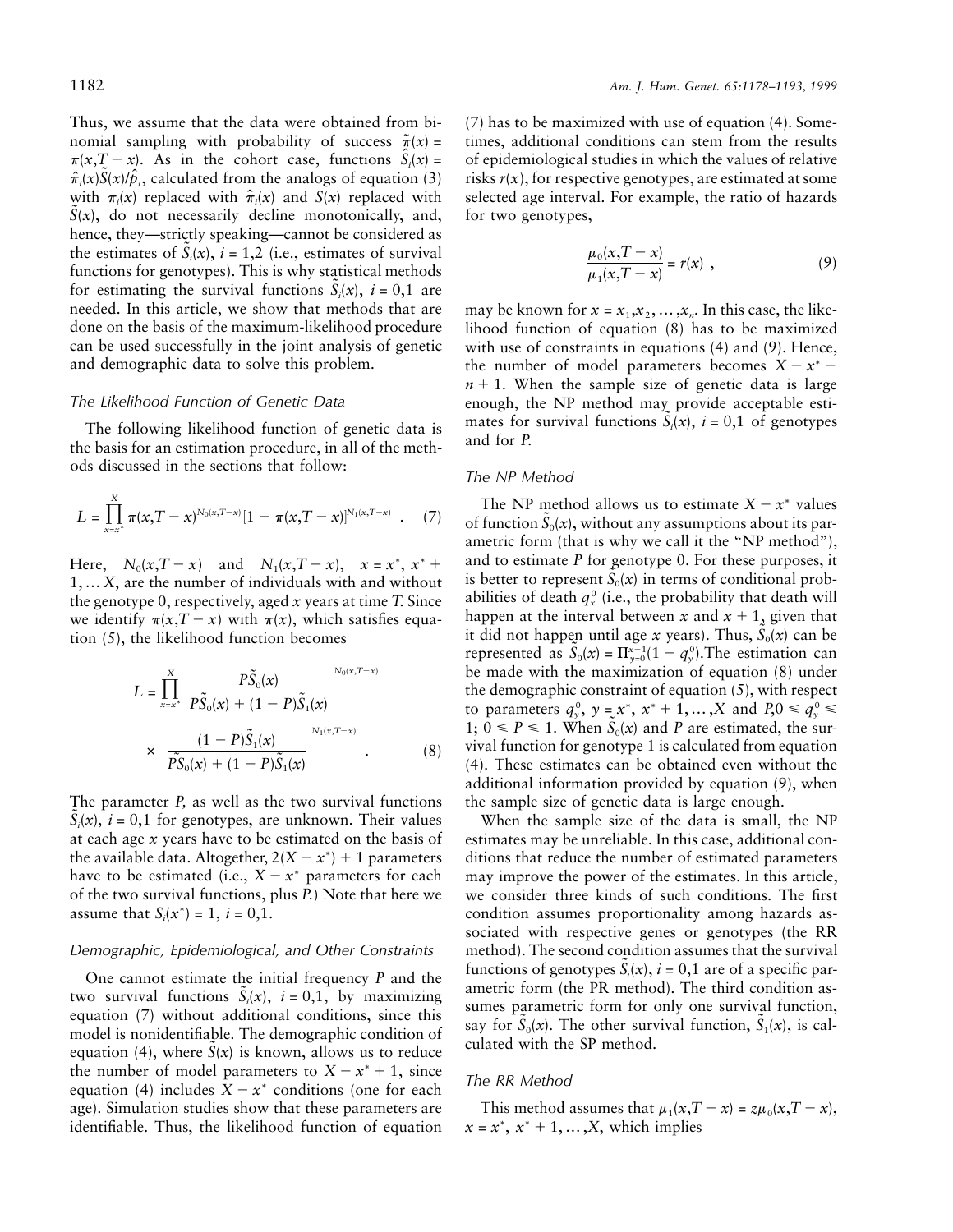Yashin et al.: Genes, Demography, and Life Span 1183

$$
\tilde{S}_1(x) = \tilde{S}_0(x)^x, \ x = x^* + 1, \dots, X \ . \tag{10}
$$

Here, hazards  $\tilde{\mu}_0(x) = \mu_0(x, Tx)$  and  $\tilde{\mu}_1(x) = \mu_1(x, Tx)$  are associated with survival functions  $S_0(x)$  and  $S_1(x)$ , respectively. Parameter *z* is the unknown relative risk associated with the genotypes collectively labeled as "1." If  $z > 1$ , then individuals carrying the 0 genotype have a survival advantage, and the genotype is called a "robust genotype." If  $z < 1$ , then the situation is reversed, and 0 is a "frailty genotype." Under this assumption, function  $\tilde{S}_1(x)$  in equations (8) and (4) must be replaced by  $S_0(x)^z$ . Let us assume that function  $S(x)$  in equation (4) is known (i.e., demographic information is available). Then, conditions in equations (4) and (10) leave only two unknown parameters, *z* and *P.* Equation (9) reduces the problem to the estimation of parameter *P* only. When the estimates of *z* and *P* are known,  $S_0(x)$ ,  $x = x^* +$ 1, ...,*X* can be calculated from equation (4).

The parameter estimates can be obtained by the method of constraint likelihood maximization or by an algorithm that involves the repetition of the following steps. Make an initial guess  $\tilde{S}_0^{(0)}(x)$  of steps. Make an initial guess  $S_0^{(0)}(x)$  of  $\tilde{S}_0(x)$  (e.g.,  $\tilde{S}_0^{(0)}(x) \equiv \tilde{S}(x)$ ) and solve the maximum-likelihood problem for parameters  $P^{(0)}$  and  $z^{(0)}$  by use of equations (8) and (10). Then, calculate  $S_0^{(1)}(x)$  from equations (4) and (10) for the given parameters  $P^{(0)}$  and  $z^{(0)}$ . Take  $\tilde{S}_0^{(1)}(x)$  as the next guess and calculate  $P^{(1)}$  and  $z^{(1)}$ by use of equations (8) and (10), and so forth. Our simulation studies show that this procedure converges with the maximum-likelihood estimates of parameters *z* and *P.* This procedure can be easily extended when data are available for observed covariates (e.g., location and sex) (Yashin et al. 1998).

## *The PR Method*

In the PR method, survival functions  $\tilde{S}_i(x)$ ,  $i = 0,1$  are described parametrically. Such a specification reduces the number of model parameters. For example, one can assume that the force of mortality for genotype *i* follows the Gompertz-Makeham curve:

$$
\tilde{\mu}_i(x) = c_i + a_i e^{b_1 x}, \quad i = 0, 1 . \tag{11}
$$

Here, parameters  $c_i$ ,  $a_i$ , and  $b_i$  characterize the survival functions of genotype  $i, i = 0,1$ , in the data from a crosssectional study. In the case of specification (11), one has to estimate seven parameters. Such estimates can be obtained by use of the constraint maximum-likelihood method—that is, by maximization of equation (8) with constraints (4) and (11), with consideration given to the fact that

$$
\tilde{S}_i(x) = e^{\int_{0}^{x} \mu_i(u, T-u) du}, \quad i = 0,1.
$$

Other estimation procedures can also be suggested. For example, the constraint LSPR method can be considered as an alternative to the maximum-likelihood procedure. A version of such a method with an ad hoc procedure for consideration given to constraints was used by Toupance et al. (1998). The benefits and limitations of these methods are reviewed in the Discussion.

#### *The SP Method*

To minimize the number of technical assumptions about the parametric structure of the survival curves for genotypes, one can assume that only one survival func- $\sum_{i=1}^{N}$   $\sum_{i=1}^{N}$   $\sum_{i=1}^{N}$   $\sum_{i=1}^{N}$   $\sum_{i=1}^{N}$   $\sum_{i=1}^{N}$   $\sum_{i=1}^{N}$   $\sum_{i=1}^{N}$   $\sum_{i=1}^{N}$   $\sum_{i=1}^{N}$   $\sum_{i=1}^{N}$   $\sum_{i=1}^{N}$   $\sum_{i=1}^{N}$   $\sum_{i=1}^{N}$   $\sum_{i=1}^{N}$   $\sum_{i=1}^{N}$   $\sum_{i=1}^{N}$  ample, one can assume that the force of mortality for genotype 0 follows the Gompertz-Makeham curve (equation [11]) specified for  $i = 0$ . Here, parameters  $c_0$ ,  $a_0$ , and  $b_0$  characterize the survival functions of genotype 0 in a cross-sectional study. When parametric specification for  $\tilde{S}_0(x)$  is chosen, and if the marginal survival function  $\tilde{S}(x)$  is known, then  $\tilde{S}_1(x)$  can be derived from equation (4), as a function of parameters  $c_0$ ,  $a_0$ ,  $b_0$ , and *P.* This function must be substituted into the likelihood function given in equation (8). After that, direct maximization of equation (8) gives the estimates of parameters  $c_0$ ,  $a_0$ ,  $b_0$ , and *P*. Now, the estimates of survival characteristics for respective genotypes can be easily calculated. Note that, for some values of the parameters, the function  $S_1(x)$ —calculated as  $S_1(x) = S(x)$  –  $PS_0(x)/1 - P$ —may be a nonmonotone function of *x* and, hence, cannot be used, in the likelihood function (8), as a survival function. In this case, one must approximate  $\hat{S}_1(x)$  by an appropriate survival function. For example, one can use survival function  $S_1^*(x)$ , such that  $S_1^*(x)$  =  $\hat{S}_1(x)$ , if  $\hat{S}_1(x) \leq \hat{S}_1(x-1)$ , and  $\hat{S}_1^*(x) = \hat{S}_1(x-1)$ , if  $S_1(x) > S_1(x - 1)$ . Such a precaution must accompany any method using equation (4) to calculate  $\hat{S}_1(x)$ .

## *Consideration of Population Heterogeneity*

The fact that heterogeneity in mortality may bias the results of survival analyses when its possible presence is ignored in the estimation algorithm is well known (Vaupel et al. 1979; Vaupel and Yashin 1985). The use of the NP method, which estimates the respective  $q_x^0$ ,  $x =$  $x^*$ ,  $x^*$  + 1, ...,*X*, is the most flexible way to control for the presence of heterogeneity. To correct for heterogeneity in the RR method, we use the gamma-frailty model (Vaupel et al. 1979) for a population of individuals with genotype 1. In accordance with this model,  $\mu_1(x) =$  $Y_{\mathcal{Z}\mu_0}(x)$ , where the random variable *Y* is gamma distributed with mean 1 and variance  $\sigma^2$ . In this case,

$$
\tilde{S}_1(x) = [1 - \sigma^2 z \ln \tilde{S}_0(x)]_{\sigma^2}^{\frac{1}{2}},
$$

and, in addition to *z* and *P,* one has to estimate parameter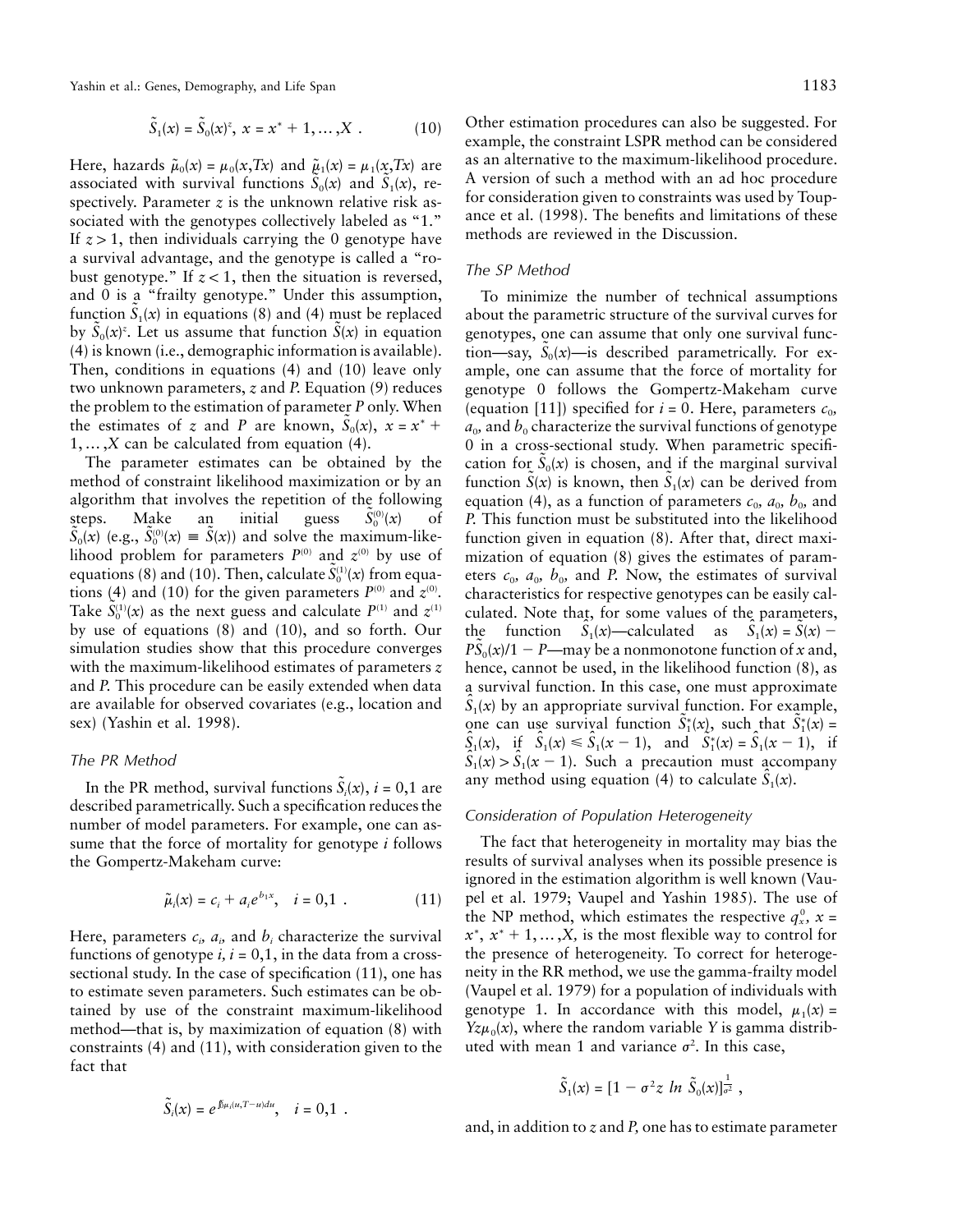

**Figure** 3 Age trajectories of gene frequencies for the 0 genotype, obtained in simulation experiments. These include simulated trajectories (denoted by a thick solid line) and their empirical estimate (denoted by a short dashed line), as well as estimates obtained by the NP method (denoted by a medium solid line), the SP method, (denoted by a thin solid line), the RR method (denoted by a dashed-dotted line), and the PR method (denoted by a long dashed line). The PR and SP methods were done with use of the Gompertz parametrization of mortality curve for the 0 genotype, as follows:  $\mu_0(x) = a_0 e^{b_0 x}$ .



**Figure 4** Age trajectories of gene frequencies for the 0 genotype, obtained in simulation experiments. These include simulated trajectories (denoted by a thick solid line) and their empirical estimate (denoted by a short dashed line), as well as estimates obtained by the SP method (denoted by a thin solid line), the RR method (denoted by a dashed dotted line), the PR method (denoted by a long dashed line), and the HRR method (denoted by a thin short-dashed line). The PR and SP methods use the gamma-Gompertz specification of mortality curve for the 0 genotype, as follows:  $\mu_0(x) = a_0 e^{b_0 x} [1 + s_0^2 \frac{a_0}{b_0} (e^{b_0 x} 1$ )]<sup>-1</sup>.

#### **Table 2**

**Estimates of** *P* **and** *z* **for mtDNA Haplogroups J and H**

| Haplogroup | P Estimate | $\zeta$ Estimate (95% CI)                |
|------------|------------|------------------------------------------|
| H          | .04<br>.39 | $1.19(1.05-1.37)$<br>$1.00$ $(.97-1.04)$ |

 $\sigma^2$ . The respective estimation procedure is called the "HRR method."

In the case of the PR method, heterogeneity is taken into account with use of gamma-Gompertz mortality models (Yashin et al. 1994) for genotypes, instead of with use of traditional Gompertz or Gompertz-Makeham curves. An alternative model assumes that this force of mortality follows the logistic gamma-Makeham curve (Yashin et al. 1994).

$$
\mu_i(x,T-x) = \frac{c_i + a_i e^{b_i x}}{1 + s_i^2 [c_i x + \frac{a_i}{b_i} (e^{b_i x} - 1)]}, \ i = 0,1 \ . \tag{12}
$$

Specification (12) requires the estimation of nine parameters;  $a_i$ ,  $b_i$ ,  $c_i$ , and  $s_i$  ( $i = 0,1$ ); and *P*. To control for heterogeneity in the SP method, it is enough to assume that the survival function  $\tilde{S}_0(x)$  is characterized by the mortality rate in equation (12) (when  $i = 0$ ).

#### **Results**

#### *Applications to Simulated Data*

To test the approaches described in the preceding sections, we first applied them to simulated data. The graphs of empirical and estimated proportions for genotype 0 are shown in figure 3. Here, the estimates for the PR and SP methods were obtained with use of Gompertz's parametrization of respective mortality curves. (Note that the data were simulated with the gamma-Gompertz mortality curve). One can see that the PR and SP methods give a better fit to the data than does the RR method. Figure 4 shows similar estimates, obtained with the gamma-Gompertz specification of respective mortality curves. Such a specification allows us to control for unobserved heterogeneity in mortality. One can see that the quality of estimation with the SP and PR methods improves when unobserved heterogeneity is taken into account. Use of the HRR method results in the estimation  $\sigma^2 = 0$ . So, the HRR estimates coincide with the RR estimates, for this example.

# *Application to Data on Haplotypes of mtDNA*

Table 2 shows the results of an analysis of Italian data for mtDNA haplogroups *H* and *J,* with use of the RR method. To obtain a 95% confidence interval (CI) for the estimate of the frailty parameter, 100 bootstrap rep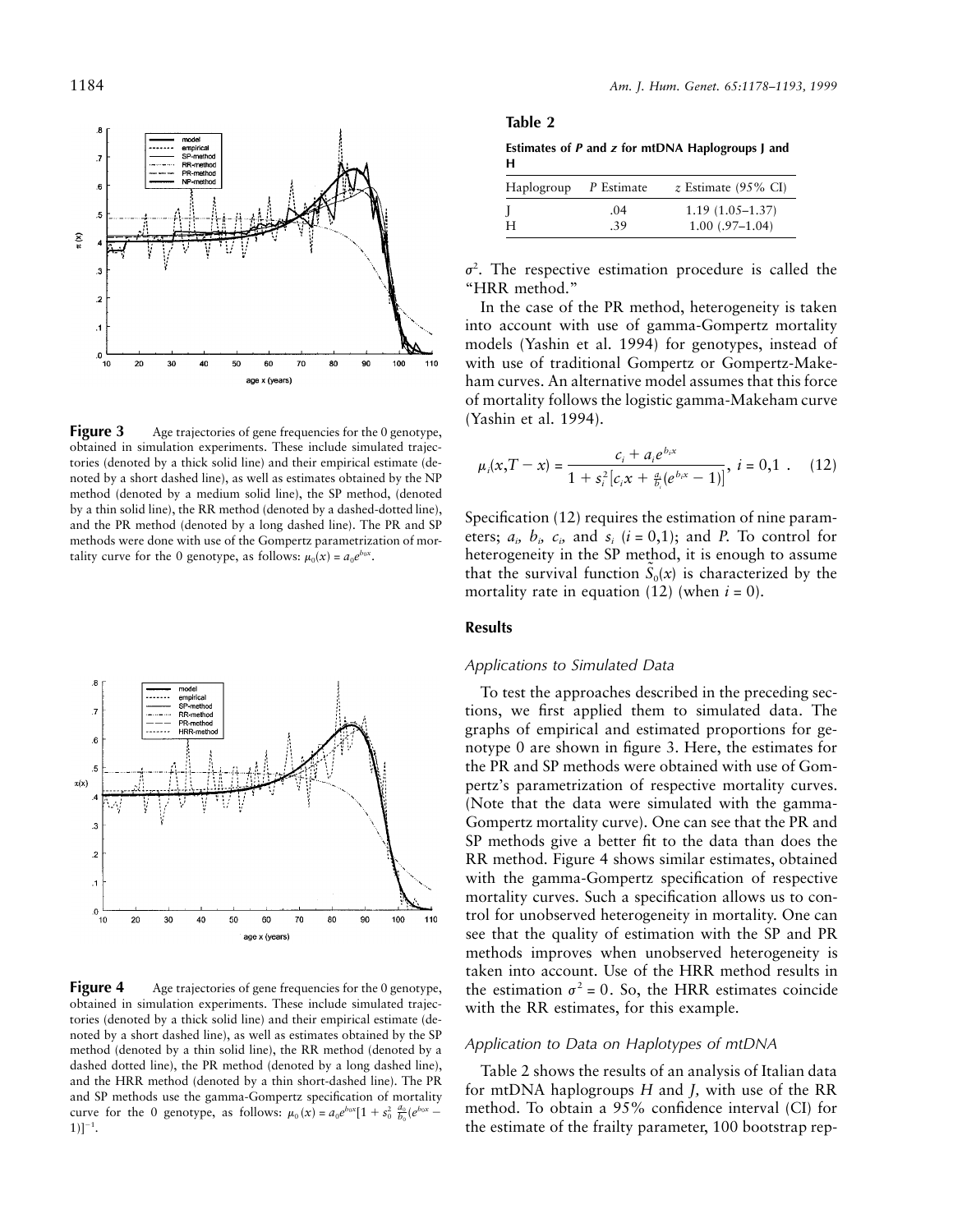licates (Weir 1996, p. 53) of each age class were generated, and the corresponding values for *P* and *z* were estimated for the *H* and *J* haplogroups. The estimated values for *z* show that haplogroup *H* clearly has no effect on survival, whereas haplogroup *J* has a significant positive effect. A similar result concerning haplogroups *J* and *H* was obtained previously by Yashin et al. (1998), who used a smaller data sample. Figures 5 and 6 show the observed relative frequencies, together with the age trajectories of the frequencies, computed with the estimates obtained with the RR method (denoted by a dotted line). Note that the trajectories interpolate exactly the empirical frequencies of the sample of centenarians, the size of which is much larger than the size of the samples of younger ages.

It should be noted that the NP estimates are not shown in these graphs because the use of this method requires a larger sample size of the data. The PR and SP methods, described in respective sections, were tested with the same data. Figures 5 and 6 show the age trajectories of frequencies for respective haplogroups (denoted by thin solid and thick solid lines, respectively). Clearly, these methods produce nonmonotonic trajectories of gene frequencies. Such trajectories correspond to the haplogroups with intersecting hazard rates for haplogroup *H* (fig. 7) and haplogroup *J* (fig. 8). Figure 7 shows the logarithms of the age trajectories of hazards for haplogroup *H* (denoted by a solid line) and for the rest of the population (denoted by a dotted line). Figure 8 shows similar graphs for haplogroup *J.* Note that, in the case



**Figure 5** Observed frequencies of mtDNA haplogroup *H* (denoted by blackened diamonds) in a sample of Italian data, together with estimated cross-sectional age trajectories obtained with the SP method (denoted by a thick solid line), the PR method (denoted by a thin solid line), the RR method (denoted by a dotted line), and the HRR method (denoted by a dashed line). The PR and SP methods use the gamma-Gompertz specification of mortality curve for the 0 genotype.



**Figure 6** Observed frequencies of mtDNA haplogroup *J* (denoted by blackened diamonds) in a sample of Italian data, together with estimated cross-sectional age trajectories obtained with the SP method (denoted by a thick solid line), the PR method (denoted by a thin solid line), the RR method (denoted by a dotted line), and the HRR method (denoted by a dashed line). The PR and SP methods use the gamma-Gompertz specification of mortality curve for the 0 genotype.

of parametric hazards, the classification of genotypes into "robust," "frail," and "neutral" categories is not necessary, since the entire trajectories of the hazards are estimated.

## **Sensitivity Analysis**

In this section, we investigate the effects of violation of assumptions i and ii, discussed in the Introduction. For this purpose, we assume that mortalities for two different genotypes are related by the proportionality condition. The empirical justification for such an assumption is made on the basis of the results of Yashin et al. (1998), in which the use of the proportional-hazards assumption in the RR method, applied to Italian data on genetic markers, confirmed earlier findings obtained with the traditional GF method. Theoretical justification of the proportional–hazards model have been discussed by Yakovlev et al. (1995). Their results suggest that relative risk may be considered as a measure of the vulnerability, of respective genotypes, to the process of lesion formation associated with aging. Other applications of this model have been discussed by Cox and Oakes (1984). Space limitations do not allow us to perform similar analyses of the other models discussed in this article. The goals of the present sensitivity analysis are to investigate the following:

1. to what extent  $\pi(x,T-x)$  depends on the parameter *z,* for the fixed and time-independent initial frequency of the genotype  $\pi(0,t) = P$ , and on survival func-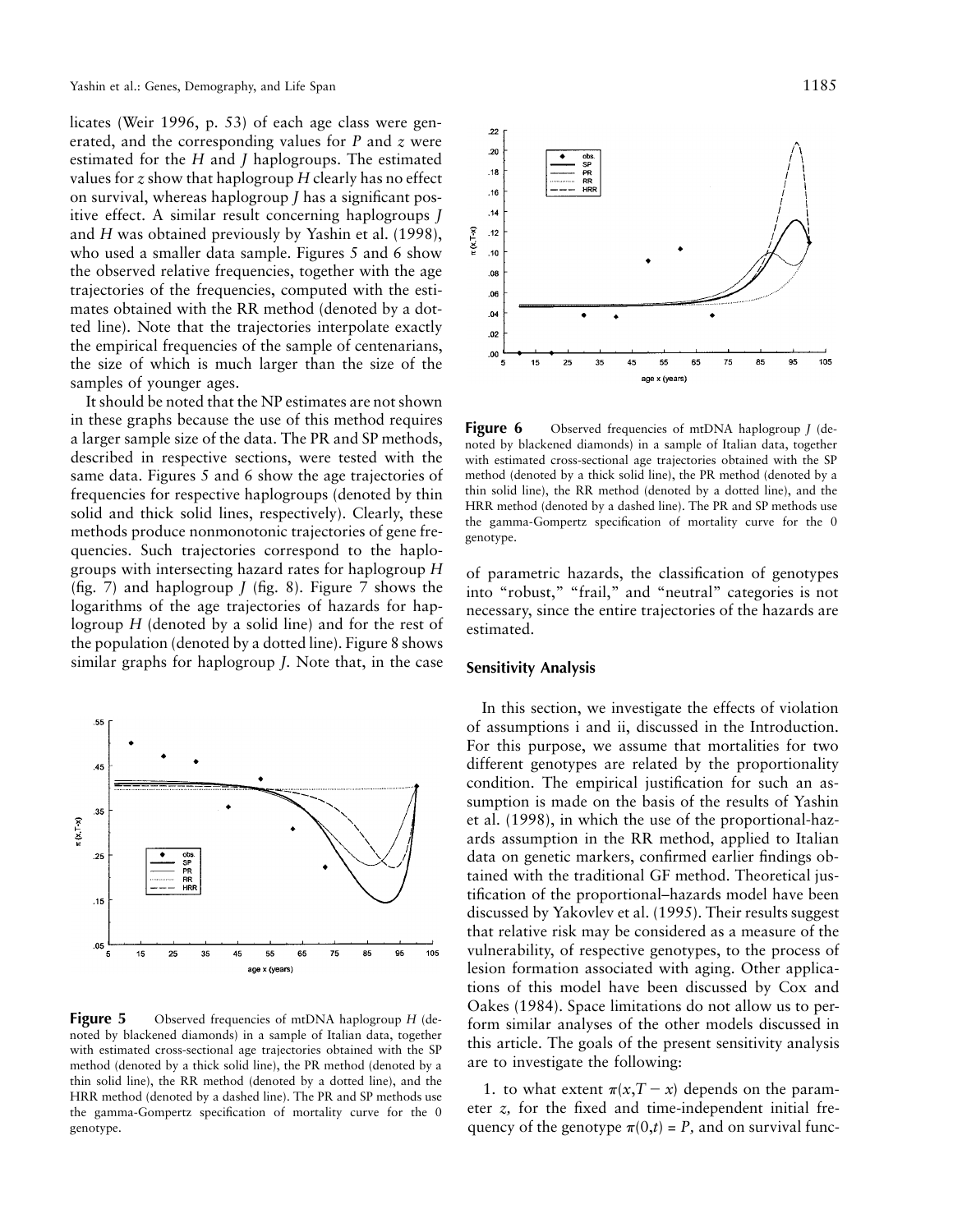

**Figure 7** Logarithms of mortalities for individuals with mtDNA haplotype *H* (denoted by a thick solid line) and without haplotype *H* (denoted by a dotted line). Estimates are made with use of the PR method, the SR method, and the HRR method.

tions for genotypes, independent of the birth year of the cohort (assumptions i and ii hold);

2. to what extent does  $\pi(x,T-x)$  depend on a variable initial frequency  $\pi(0,t)$ , for a fixed  $z > 1$  (assumption ii holds);

3. to what extent does  $\pi(x, T - x)$  depend on changes

in a survival of the genotypes for different cohorts, when  $\pi(0,t) = P$  (assumption i holds) and *z* is constant; and 4. to what extent does  $\pi(x,T-x)$  depend on a possible change in  $z$  of the birth year of the cohort, when  $\pi(0,t) = P$  (assumption i holds).



**Figure 8** Logarithms of mortalities for individuals with mtDNA haplotype *J* (denoted by a thick solid line) and without haplotype *J* (denoted by a dotted line). Estimates are made with use of the PR method, the SR method, and the HRR method.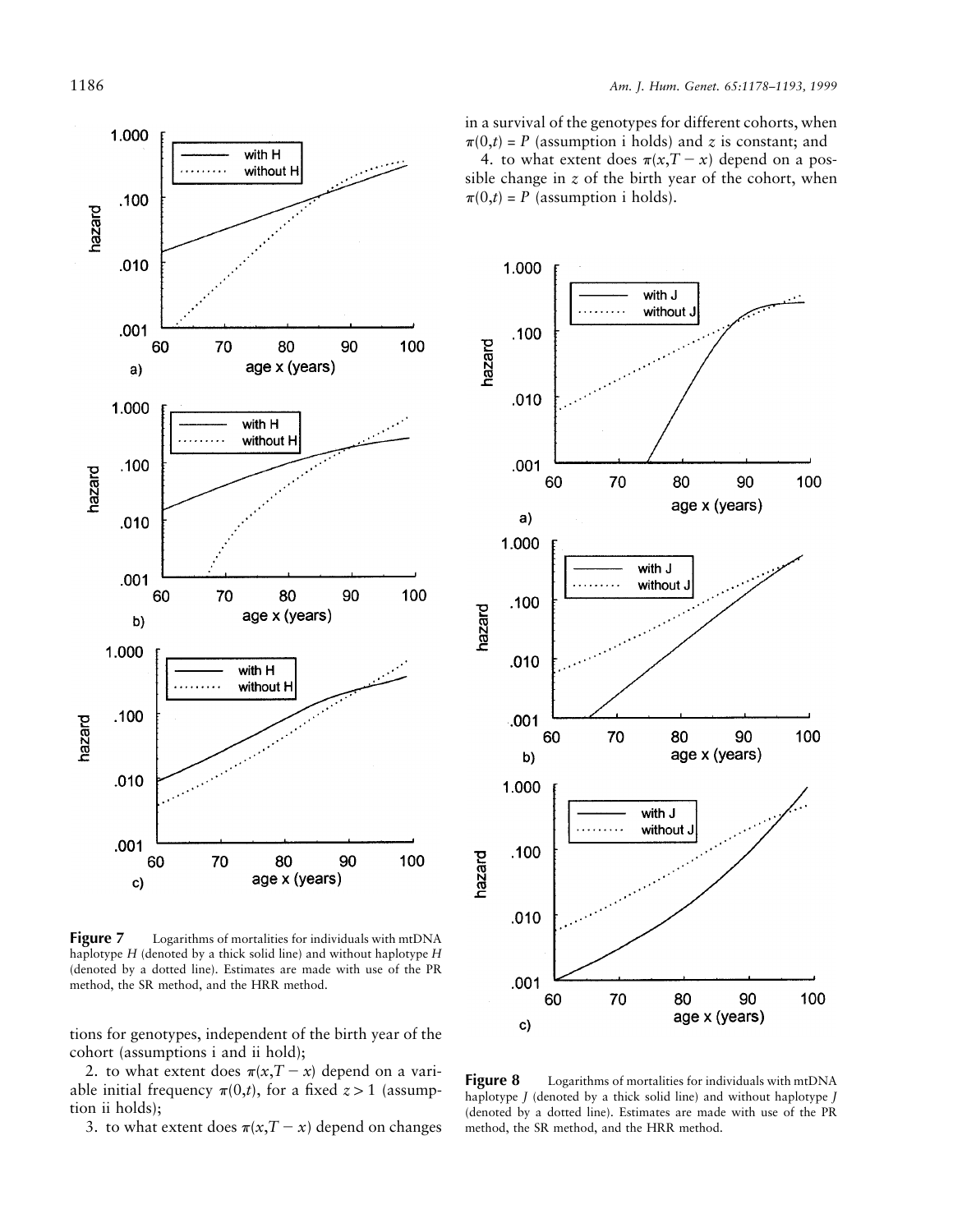To perform this analysis, we first selected survival function  $S(x)$ , which we call the "reference" survival function. To make our analysis more realistic, we constructed  $S(x)$  by using life-table data for the Italian population, taken at the end of the 19th century (Del Panta and Rettaroli 1994). To model the improvement in survival, we used the model  $S(x)^{a(t)}$ , in which  $a(t)$  declined linearly, from 1 to .3, over a time of 105 years. Here,  $a(T) = 1 - [.7/105(t - t_0)].$  We assume that life expectancy in the youngest cohort is ∼85 years, which corresponds to  $a(t) = .3$ . The cohort with the survival function  $S_v(x) = \underline{S}(x)$ <sup>3</sup> is characterized as a "young" cohort. Note that the survival function  $S_y(x)$  is hypothetical, and future mortality for the youngest cohort in the study is unknown. We then used  $S(x)$ ,  $S(x)^{a(t)}$ , and  $S_y(x)$  to model survival functions for genotypes in the old (i.e., subjects who were born in some year  $t_0$  in the past), intermediate (i.e., subjects who were born in the year *t*,  $t_0 < t <$  $t_0$  + 105), and young (i.e., subjects were born in the year  $t_0 + 105$ ) cohorts, respectively. Figure 9 shows graphs for three mortalities,  $\underline{\mu}(x) = \mu(x,t_0)$ ,  $\mu_y(x) = \mu(x,t_0 +$ 105), and  $\mu(x,t_0 + 105 - x)$ , where  $\mu(x,t_0 + 105 - x)$  is the mortality, in the synthetic cohort, corresponding to hypothetical cross-sectional data. Figure 10 shows the graph of the survival function in the synthetic cohort  $S_0(x)$ , corresponding to the year  $T = t_0 + 105$ , along with graphs of two cohort survival functions, *S*(*x*) and  $S_v(x) = \underline{S}(x)^3$ . One can see that the function  $\overline{S}(x)$  appears to be different from the respective cohort functions. Note



**Figure 9** Logarithms of three mortality rates: mortality  $\mu(x)$  (denoted by a solid line), in the cohort of Italian females born at the end of the 19th century (Del Panta and Rettaroli 1994); mortality  $\mu_{v}(x) = 0.3 \mu(x)$  (denoted by a dotted line), in the hypothetical "young" cohort; and mortality  $\tilde{O}(x) = \left[1 - \frac{0.7}{105}(105 - x)\right]\mu(x)$  (denoted by a dashed line) in the synthetic cohort constructed from cross-sectional data.  $\mu(x)$  and  $\mu_v(x)$  are used as baseline mortalities in a sensitivity analysis.



**Figure 10** Survival functions for genotype 0: in the old cohort,  $S_0(x) = S(x)$ (denoted by a solid line); in the hypothetical young cohort,  $S_0(x) = S_0(x)$  (denoted by a dotted line); and, in the synthetic cohort constructed from cross-sectional data,  $\tilde{S}_0(x)$  (denoted by a dashed line).

that if assumptions i and ii hold, then functions  $\tilde{S}(x)$  and  $S(x,T-x)$  coincide. However, in the presence of secular trends in mortality,  $\tilde{S}(x) \neq S(x,T-x)$ . In general,  $S(x,T-x)$  is not a survival function because it can be a nonmonotone function of age.

To investigate the effects of risk parameters and initial frequencies on age trajectories of the proportions of genotype, we will consider two hypothetical subpopulations (one consisting of individuals carrying a given genotype 0, and the other—population 1—consisting of individuals without the genotype). We used the RR model for the cohort born in year  $t_0$ , with and  $S_1(x,t_0) = S_0(x,t_0)^z$  and then with  $S_0(x,t_0) = S_\nu(x)$  and  $S_1(x,t_0) = S_\nu(x,t_0)^z$ . Here,  $S_0(x,t_0)$  and  $S_1(x,t_0)$  are cohort survival functions for the respective genotypes, and *z* is the value of the relative risk. The cross-sectional trajectories of the proportion of genotype 0—again denoted by  $\pi(x,T-x)$ —were computed with equation (3), with  $\pi(0,t) = P$  for all  $t_0 \le t \le T$ . Figure 11 shows the histograms of parameter estimates, obtained in 100 simulations of genetic data for 10,500 individuals (assumptions i and ii hold). The true values of these parameters are  $P = .3$  and  $z = 1.1$ . The survival functions are  $S_0(x) = \underline{S}(x)$  and  $S_1(x) = \underline{S}(x)^z$ . The marginal survival function was taken to be  $S(x) = PS_0(x) + (1 - P)S_0(x)^z$ . Figure 12 shows how the cross-sectional trajectory of genotype frequency  $\pi(x,T-x)$  depends on parameter *z*, in the absence of secular trends, in the survival of a cohort (assumptions i and ii hold). In this case,  $\pi(x, T - x)$  coincides with the age trajectory of the genotype proportion in any cohort. The experiments were done for two values of relative risk,  $z = 1.1$  and  $z = 1.5$  (thus, genotype 0 is robust), with either survival function  $S_0(x) = S(x)$  or  $S_0(x) = S_y(x)$ . The initial frequency chosen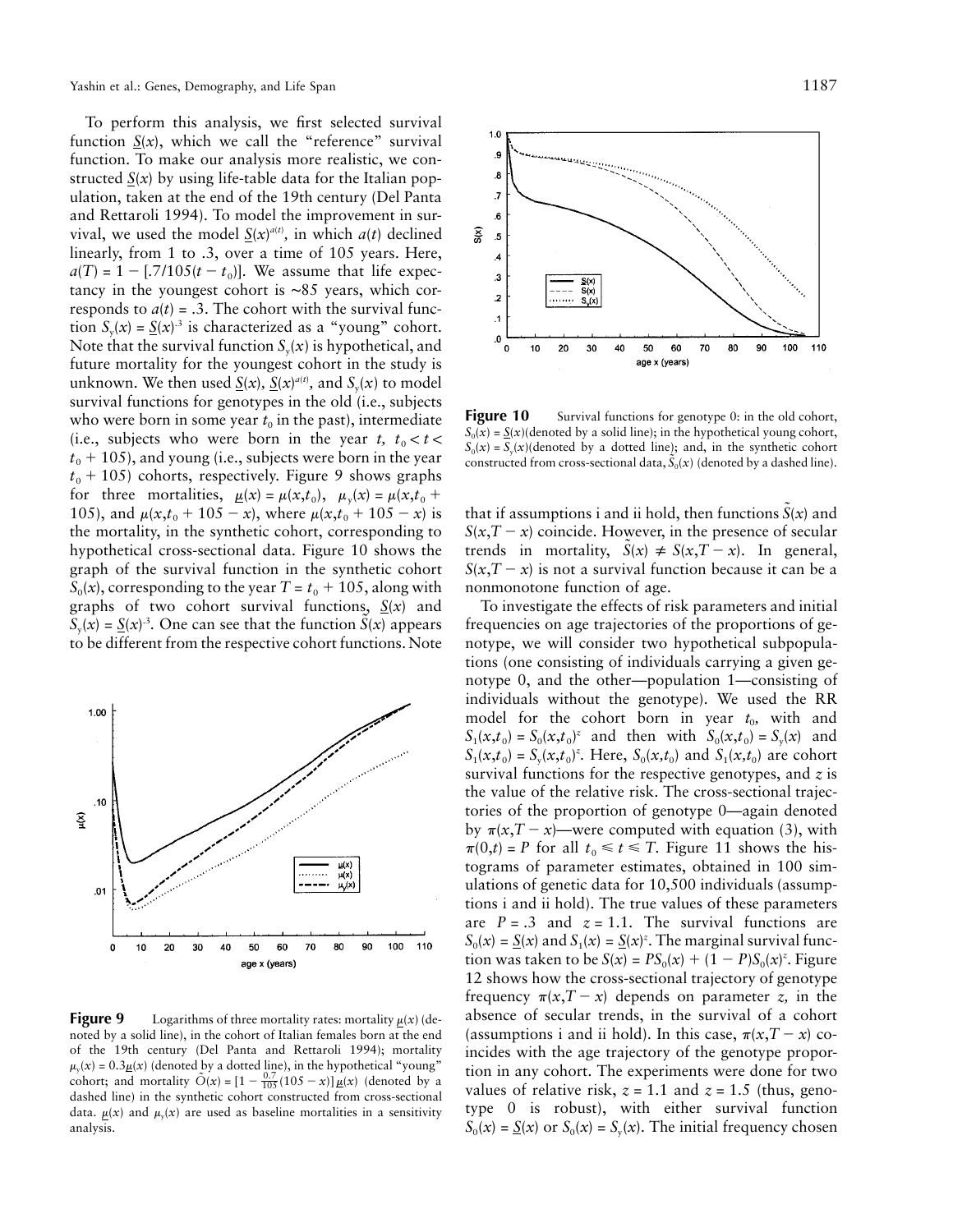

**Figure 11** Histograms of estimates of initial frequencies *P* (*a*) and relative risk *z* (*b*), obtained from simulated data (10,500 individuals and 100 samples), with the RR method. The true values of these parameters are  $P = .3$ ,  $z = 1.1$ ,  $S_0(x) = S(x)$ , and  $S(x) = PS_0(x) + (1 P)S_0(x)^z$ .

was *P* = .1. It is obvious that  $\pi(x, T - x)$  should increase with age *x.* The interesting point here is that the most relevant change in frequency occurs in very old cohorts; this result justifies the relevance of studying groups of centenarians. Moreover, the high mortality among both genotypes, which occurs when  $S_0(x) = S(x)$ , enhances the effect of "robustness" on the gene frequency. The presence of hidden heterogeneity in mortality for genotypes can mask this effect.

Let us now analyze the effect of a change in initial frequency of genotype 0 (assumed to be robust—i.e., with  $z > 1$ ) in the birth cohorts in a cross-sectional trajectory of gene frequency  $\pi(x,T-x)$ . If the initial frequency  $\pi(0,t)$  in the cohort born in year *t* decreases with time, then the rate of increase in frequency observed in a cross-sectional trajectory is obviously enhanced. However, if  $\pi(0,t)$  increases with time, then the frequency  $\pi(x,T-x)$ , measured in a cross-sectional study, can de-

crease, at least when *z =*∼ 1. This last case is shown in figure 13, in which it is assumed that  $\pi(0,t)$  varies linearly, from .1 for  $t = t_0$  (i.e., for the cohort of people of age 105 years in the cross-sectional sample) to .4 for  $t = t_0 + 105$  (i.e., the cohort of newborns in the crosssectional sample). Such a rate of change in the initial frequency is purely hypothetical; however, the simulation shows that, if it had occurred in a real population, and if the data drawn from a cross-sectional sample of age 10–70 years were analyzed by simply comparing genotype frequencies in different age classes, then the genotype would have been classified as a frailty genotype. This example shows that possible changes in the initial proportions must be carefully controlled, because they may seriously bias the results of standard analysis of gene frequencies or may even mask completely the effect of a favorable gene.

Figure 14 shows the results of the numerical experiments aimed at investigating the extent to which the cross-sectional trajectory  $\pi(x, T - x)$  depends on changes in the survival of different cohorts, when the initial frequency is kept constant (assumption i). Since  $z > 1$ , genotype 0 is robust; as expected, the cross-sectional trajectory of this genotype lies between the "longitudinal" trajectories that would be obtained with use of the survival functions pertaining to the oldest and the youngest cohorts. It is clear that the differences between the trajectories increase for the larger values of *z.* However, since the main effect of the presence of a robust and of a frail subpopulation is seen in populations with older ages, the demographic characteristics of older cohorts strongly influence the cross-sectional trajectory.



**Figure 12** Age trajectories of the relative frequency of genotype 0 (the robust genotype), under assumptions i and ii. The trajectories are reported for various values of the parameter  $z > 1$  (RR model) and for different baseline survival functions, as follows:  $z = 1.1$ ,  $S_0(x) = S(x)$ (denoted by a dashed line),  $z = 1.1$ ,  $S_0(x) = S_y(x)$  (denoted by a dotted line),  $z = 1.5$ ,  $S_0(x) = S(x)$  (denoted by a thick solid line), and  $z = 1.5$ ,  $S_0(x) = S_y(x)$  (denoted by a thin solid line).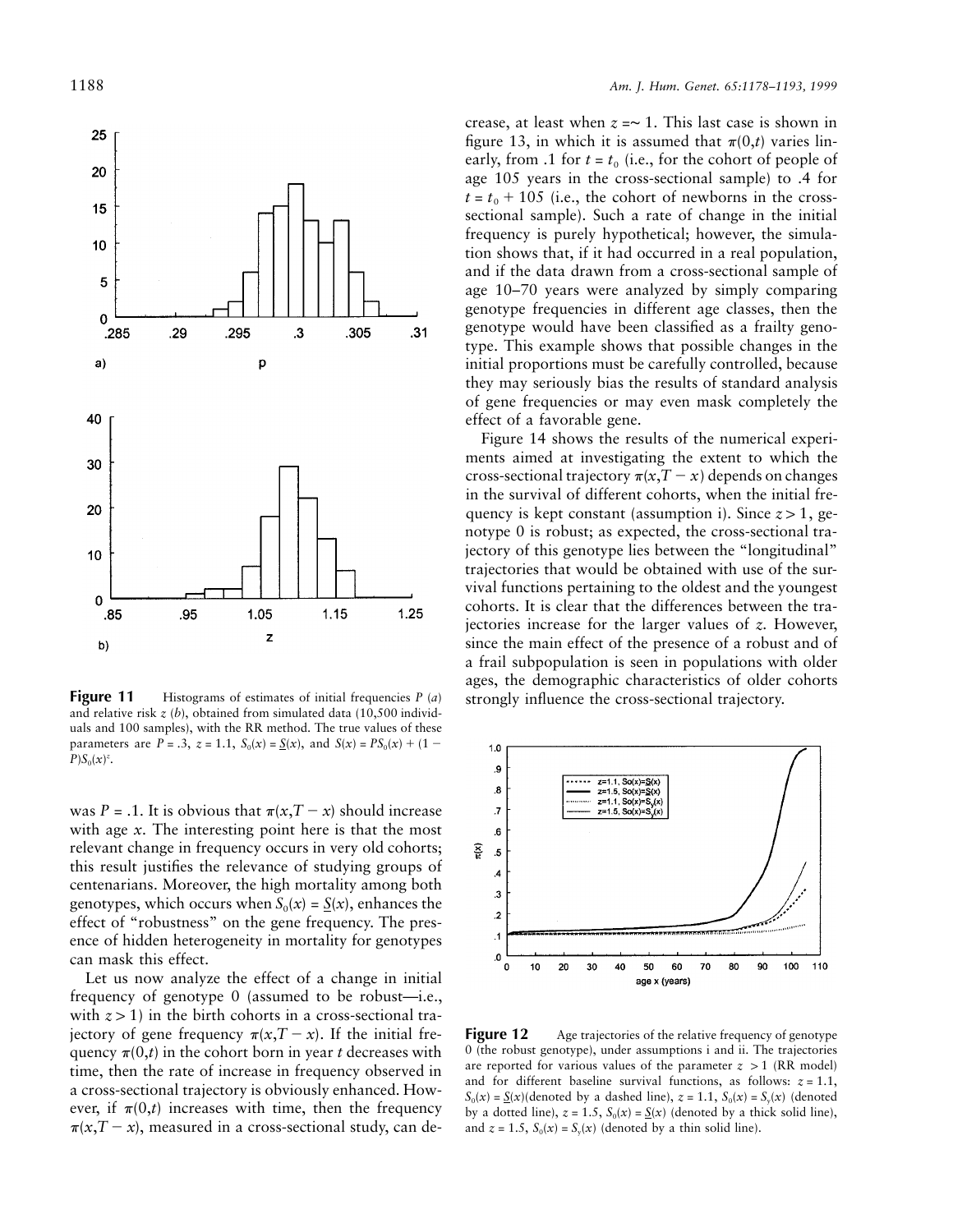

**Figure 13** Effect of an increase in the initial frequency of the robust genotype 0 with the birth year of the cohort, under assumption ii. The graphs show the cross-sectional trajectories of genotype frequencies for various values of the parameter *z* (RR model) and the different baseline survival functions, as follows:  $z = 1.5$ ,  $S_0(x) = S(x)$ (denoted by a thick solid line);  $z = 1.1$ ,  $S_0(x) = S(x)$  (denoted by a thin solid line); and  $z = 1.1$ ,  $S_0(x) = S_y(x)$  (denoted by a dashed line). It is assumed that  $\pi(0,t)$  increases linearly, from .1 for  $t = t_0$  (i.e., for the cohort of people of age 105 years, in the cross-sectional sample) to .4 for  $t = t_0 + 105$  (i.e., the cohort of newborns in the cross-sectional sample).

To analyze the effect of a variable risk, *z* was assumed to decline with *t*—for example, from the oldest cohort (with birth year  $t = t_0$ ) to the youngest cohort (with birth year t of  $T = t_0 + 105$ )—in accordance with the exponential law

$$
z(t) = (z_2 - z_1) \exp \left[ -r(t_0 + 105 - t) \right] + z_1,
$$

with  $z_1 = 1.5$  and  $z_2 = 0.95$  for several values of parameter *r.* The effects of a change in the risk *z,* with the birth year *t* of the cohort, are shown in figure 15.

One can see that, with this model, the change in *z* causes nonmonotonic cross-sectional trajectories of the genotype frequency. In particular, this example shows that a comparison of genotype frequencies for only two age groups (the group of the 80-year-old subjects and the group of centenarians) may not help in the detection of genetic effects.

# **Discussion**

The present study shows the benefits of combining genetic methods and data with the methods and data of demography, epidemiology, and biostatistics, to address questions concerning the genetic nature of the human life span. Although relatively simple hypotheses about the presence and type of genetic influence on survival can be tested by use of the traditional GF method, results obtained with this method often do not satisfy researchers interested in more-fundamental aspects of this influence. For example, the age-specific hazard rates, survival functions, or values of relative risks for respective genes or genotypes give us more information about the roles of genes in aging and life span than is provided by just the classification of genes as robust, frail, or neutral. To estimate these characteristics, additional data and more-



**Figure 14** Comparison of cross-sectional and longitudinal trajectories of the frequency of genotype 0, when secular trends in the survival functions occur. Longitudinal trajectories are shown for  $S_0(x) = S(x)$  (denoted by a short dashed line) and  $S_0(x) = S_y(x)$  (denoted by a thick solid line). The cross-sectional trajectories (denoted by a thin solid line) were computed under the assumption that the survival function changed, from  $S_0(x) = S(x)$  for the oldest cohort to  $S_0(x) =$  $S_{\nu}(x)$  for the youngest cohort. Initial frequencies are assumed to be independent of the year of birth and are given either as  $P = .1$  or *P* = .3. Panels *a* and *b* correspond to  $z = 1.1$  and  $z = 1.5$ , respectively.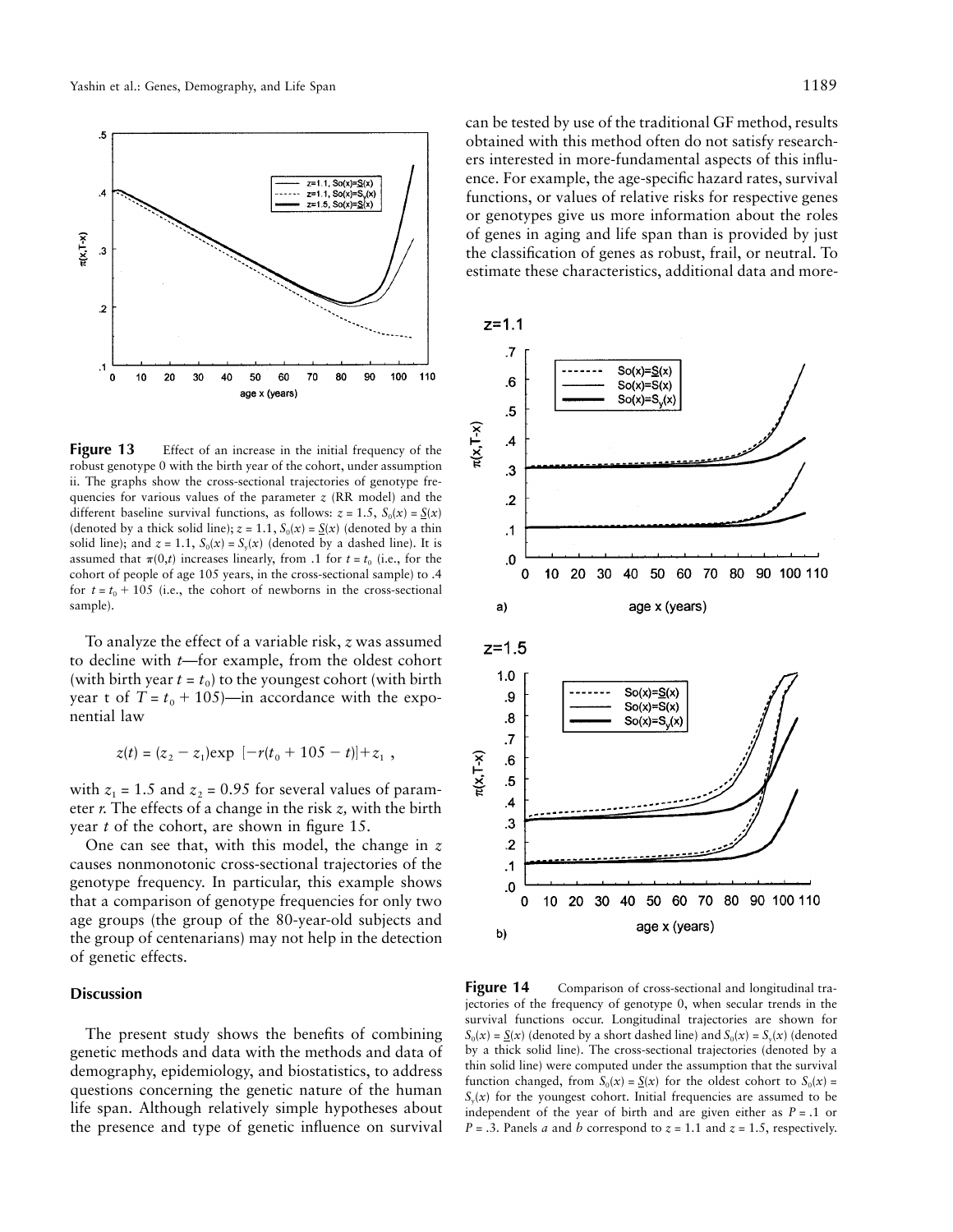

**Figure 15** Age trajectories of gene frequencies in a hypothetical cross-sectional study, when  $S_1(x,t) = S_0(x)^{z(t)}$  and  $S_0(x) = S(x)$ , with  $z(t) = (z_2 - z_1) \exp[-r(105 - t)] + z_1$ , for  $z_1 = 1.5$ ,  $z_2 = 0.95$   $r = .06$ ,  $r = .14$ , and  $r = .18$ . For comparison, the cohort trajectories of gene frequencies corresponding to survival function  $S(x) = S(x)^{z}$  with  $z =$ 1.5 (denoted by a solid line) and  $z = 0.95$  (denoted by a dashed dotted line) are also shown.

sophisticated models are required. Which data and which models have to be used?

For humans, genetic data usually come from crosssectional (not cohort) studies, and, hence, gene frequencies are compared among individuals from different cohorts. For this reason, demographic aspects of aging and survival in populations with different birth cohorts must be taken into account in the analysis of data on genetic markers. It turns out that the use of demographic and epidemiological information, together with genetic data, may substantially improve the results of such an analysis. Demographic data are now widely available and can be accessed easily. Also, the range of available epidemiological data is rapidly increasing. Development of methods that combine demographic, epidemiological, and genetic information will enhance our ability to investigate complicated problems of aging and longevity. With more information and richer data, more characteristics of genetic influence on survival can be evaluated. All the new methods described in this article allow us to estimate survival and hazard functions for genotypes. Such estimates cannot be obtained with the GF method and use of genetic data alone.

The methods discussed in this article are based on the maximum likelihood–estimation procedure. This allows us to test statistical hypotheses about the functional form of hazard functions, by using the likelihood-ratio test. Since the role of candidate genes in the human life span can be masked by the effects of other genes and unobserved environmental factors, methods capable of controlling for hidden heterogeneity in mortality are needed

(Vaupel et al. 1979; Vaupel and Yashin 1985). We show that all of the methods discussed in this article can be adjusted to control for hidden heterogeneity. When demographic or epidemiological data are used, instead of marginal survival  $\tilde{S}(x)$  or risk functions  $r(x) =$  $\mu_0(x)/\mu_1(x)$ , the respective likelihood functions of these data must be included in the joint likelihood function, which we have to maximize.

The GF method can control for the effects of other, nongenetic factors on survival that are measured in cross-sectional studies (i.e., location and sex). However, use of this method requires stratification of the available data (i.e., by location or sex). This stratification requirement may substantially reduce the power of the estimation procedure, since the sample sizes of the data, in each stratum, may become small. For this same reason, it would be difficult to address questions about the effects of interaction of nongenetic factors on candidate genes by use of the GF method. The use of aggregated data, with the inevitable loss of information, is another weakness of the GF method.

The proportional-hazards model for genotypes that is used in the RR method may capture major differences in the survival of genotypes when respective hazard curves do not intersect. The idea of proportionality of hazards, which was suggested by Cox (1972), has been widely used in demography, epidemiology, and biostatistics (e.g., see Vaupel et al. 1979; Cox and Oakes 1984; Clayton and Cuzick 1985). The use of this method is justified when one is satisfied with approximating hazards for genotypes by using the values of relative risks multiplied by the underlying hazard. This model may also be viewed as a linear approximation of the nonlinear hazard  $\mu(x,z)$ , where *z* characterizes differences between genotypes. Recent development and applications of this approach have been discussed by Andersen et al. (1992). When real hazard rates for genotypes intersect, the estimates of these hazards, obtained by the RR method, reflect the "average" results of complicated selection mechanisms, which depend on the behavior of respective hazard curves. For example, if there is only one point of intersection—and if it occurs at a very young or at a very old age—then the proportional hazards calculated by the RR method can still represent the average effects of selection mechanisms in the population. In other cases, important details related to age trajectories of hazards may be missed. For this reason, the use of several approaches provides a comprehensive analysis of the gene-frequency data and helps us to better understand the regularities of gene-environment interaction at different stages of the individual aging process.

A simplified version of the PR method, which is modeled on the basis of the minimum LSPR method, has been used by Toupance et al. (1998) to investigate the survival of genotypes in the ACE locus. In their article,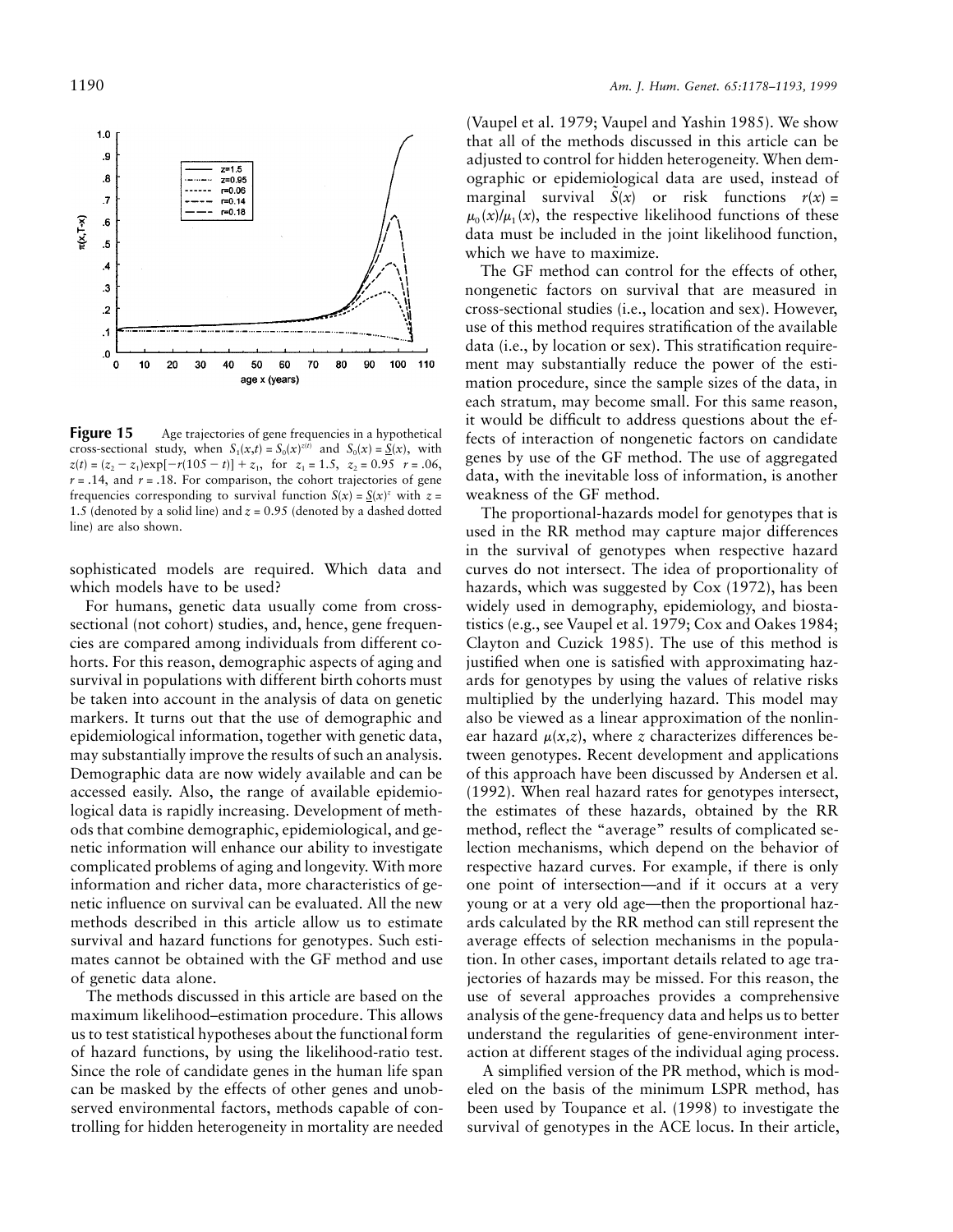Toupance and colleagues modeled the hazards for three genotypes by means of Gompertz-Makeham curves. Note that, instead of the maximum-likelihood method, Toupance et al. (1998) used the constraint LSPR method with an ad hoc procedure for taking into account constraints. They aggregate the empirical frequencies of candidate genotypes in two groups—a group of centenarians and a group of younger individuals—and use them as the constraints in the method. An additional constraint—the risk ratio for respective genotypes, estimated earlier in a separate study—has also been used.

Such an estimation strategy does not allow us to test the fitness of different models or the similarity of hazards for genotypes. The aggregation of gene frequencies in the two age groups produces an inevitable loss of information, which may bias the parameter estimates. Furthermore, the aggregation reduces the power of the estimation procedure and may lead to erroneous conclusions about the role of genes in mortality and longevity. We must note, however, that most of these limitations can be eliminated, and the method is certainly a step forward from the traditional GF-method approach to the analysis of gene-frequency data.

The simulation experiments with parametric models done in our study confirm the importance of measuring the relative proportions of genotypes in several age groups of individuals. Such measurements may reveal that the dynamics of gene frequencies are nonmonotone, which often results in crossovers of the age-specific hazard rates associated with respective genotypes. Note that, in the case of the SP method, there is no need to give a parametric description to survival functions corresponding to all genotypes; at least one survival function can be estimated semiparametrically. This adds more flexibility to the analysis of genetic data and may increase the power of the estimation procedure.

The new methods discussed in this article require the same assumptions concerning initial gene frequencies in different birth cohorts (assumption i). Although meaningful changes in such frequencies, as a result of evolutionary developments, are unlikely in the time considered, the contribution of migration flows may be significant for some populations. When not properly treated, the presence of such migration may bias the results of comparison of gene frequencies in a crosssectional study. Thus, analysis of historic demographic data should accompany such genetic studies, to avoid this potential bias. In particular, the selection of individuals for the sample should take into account the demographic history of the families, to eliminate the problem at the early stage of data collection.

Unfortunately, there is no exact answer to the question about the best method. All of the new methods discussed in the present article provide us with more information about survival of genotypes than does the traditional GP method. The NP method is the most flexible but requires a large sample size of the data. The SP method requires parametric description of one hazard rate, but it is a good choice when some additional information justifying such a parametric structure is available. The PR method requires more ancillary information to justify parametric structure of the respective genotypes. The RR method is the simplest: it involves only two unknown parameters, but the assumption of the proportionality of hazard does not allow investigators to capture the intersection of the hazard rates for genotypes when such an intersection exists. The correction for heterogeneity adds more flexibility to all the methods. The GF, SP, and PR methods do not allow us to test whether the candidate gene is recessive or dominant. However, such testing can easily be done in the version of the RR method discussed by Yashin et al. (1998).

Note that all of the methods discussed in this article do not take into account the presence of secular trends in mortality. Such estimation strategies cannot be reliable. Industrial progress, improvements in nutrition and living conditions, changes in lifestyle, and other transformations in the human environment may have different survival effects on individuals with different genotypes. A more detailed study of the mechanisms of such gene-environment interactions may require information about risk factors, indicators of socioeconomic development, and cause-specific mortality. For such an analysis, more-sophisticated models of human mortality and aging are needed.

The sensitivity analysis performed in this article allows us to conclude that the major changes in the frequency of genotypes occur at age $>80$  years (fig. 12), if we assume the proportionality of hazards for genotypes and if the range of relative risk is 1.1–1.5. This situation justifies the practice of collecting genetic data from centenarians and the use of the GF method in the genetic analysis of longevity. The present analysis also shows that changes in the initial frequency of a selected genotype with the birth year of the cohort (i.e., as a result of migration) may seriously disturb the results of analysis, especially when these changes occur rapidly (fig. 13). Whether the effects of secular trends in mortality decline in the proportions of genotypes observed in cross-sectional studies depends on the mechanisms of gene-environment interaction that determine a given trend. Since information about such interactions is not available, we have considered the effects of several hypothetical interaction mechanisms on the age trajectories of gene frequencies. Our analysis shows that these effects are small when mortality declines proportionally for all genotypes (i.e., when relative risk *z* is constant for all generations) (fig. 14). The effects may be large when mortality decline is associated with one genotype (as in figure 15, in which  $z$  changes from 1.5 to 0.95).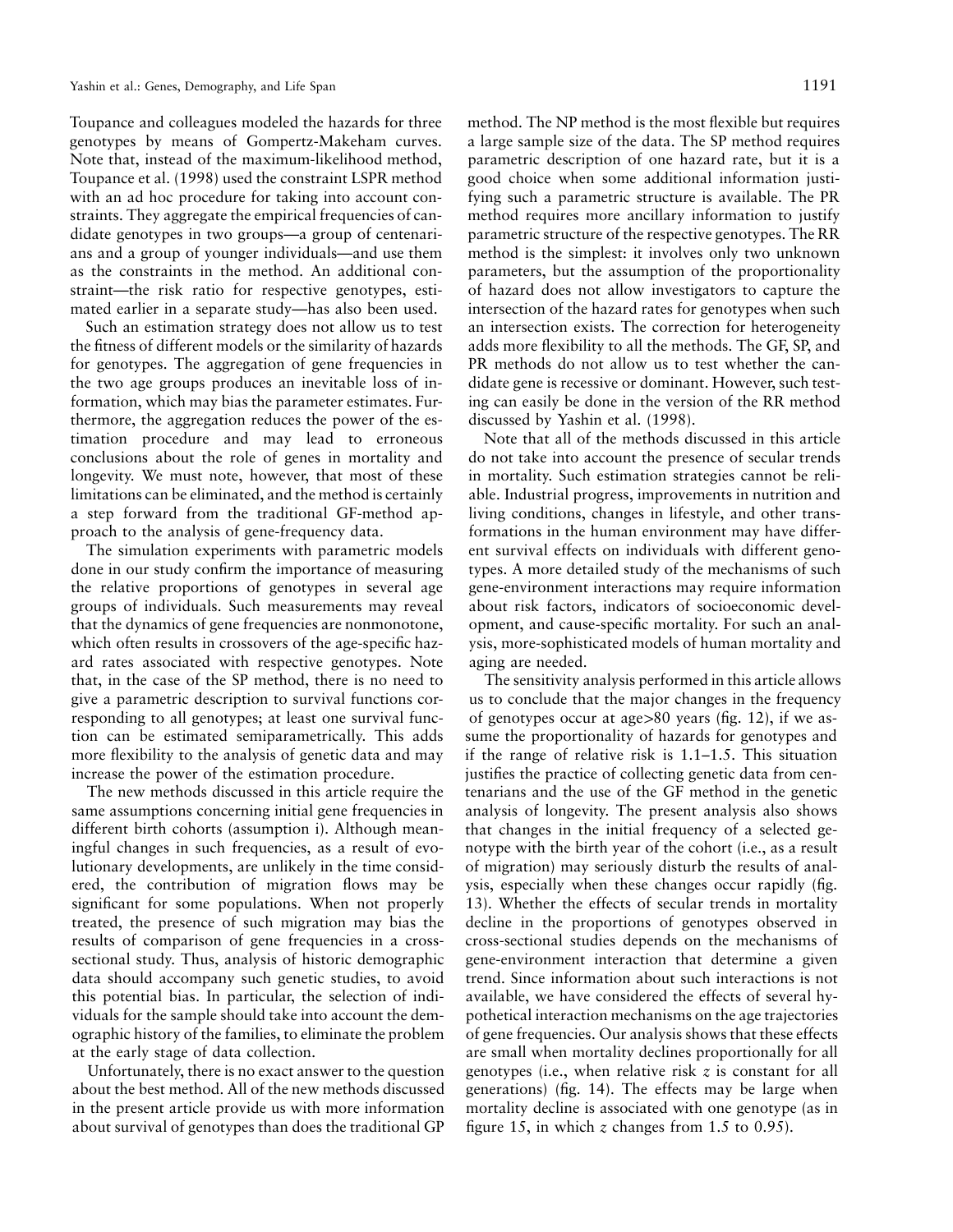Perhaps the most paradoxical finding from the centenarian studies is that survival to age  $\geq 100$  years is not necessarily related to the presence of robust genes (i.e., genes that provide the person with a survival advantage throughout the entire life span), as has been believed previously. The intersection of hazard rates for genotypes, observed in centenarian studies, indicates that the nature of longer survival may be more complicated. Toupance et al. (1998) have associated such intersection with "pleiotropic" effects. Such an explanation involves Williams's (1957) "antagonistic pleiotropy" theory of aging. Under this theory, genes that have beneficial effects on fitness earlier in life may have deleterious effects at later ages. Since the fitness of a genotype involves not only survival but also fertility, it is clear that mortality and fertility should be studied together in models that are established on the basis of evolutionary principles. A summary of the current knowledge of evolutionary theory relevant to the joint analysis of these two important life-history traits has been presented by Charlesworth (1994). The evolutionary consideration allows us to conclude that intersection of hazard rates for genotypes at late ages (i.e., at age 180 years), observed in centenarian studies, may have nothing to do with pleiotropic effects: evolutionary-based intersections must happen at the ages at which evolutionary pressure on fitness is still significant (i.e., at the reproductive interval). Thus, the observed effects must have a different explanation.

One such explanation deals with adaptation of individuals to environmental impacts. The survival advantage may be either lost or acquired in a continuous struggle with the challenges and stresses of life. Curiously, during this struggle, genes that induce higher frailty at the beginning or middle of life may become beneficial at advanced ages. As a result, the hazard rates for populations of individuals carrying different genotypes may cross over. One may expect that the same stress load experienced by individuals in a genetically heterogeneous population will produce different effects in individuals with different genotypes. It is likely that individuals with frail genotypes experience higher pressure on their physiological regulatory systems and homeostatic mechanisms for dealing with the consequences of stresses and environmental insults than do those individuals with robust genotypes. In the long run, the adaptation mechanisms of frail individuals who survive to old age become better "trained" and, hence, better prepared for the inevitable stresses of aging than do those with initially beneficial genotypes. This gene-environment interaction may illustrate the fundamental property of a living organism to develop and maintain the ability to adapt to changes in the internal or external environment and to compensate for losses with homeostatic reserves. If such genetically different adaptation mechanisms are at work, then the candidate genes have to be searched for among those genes that produce survival disadvantage earlier in life. Another reason for the intersection of mortality curves of genotypes may be associated with hidden heterogeneity in mortality (Vaupel et al. 1979; Vaupel and Yashin 1985). This heterogeneity may depend on other genes, which are not considered in a centenarian study.

An interesting question concerning the variety of risks and hazards estimated for different genotypes is: Why are genotypes with higher regular mortalities not eliminated from the population by evolutionary forces? Fisher's "fundamental theorem of natural selection" (Fisher 1930), augmented by the later results of Kimura (1958) and other population geneticists, may help us to better understand the causes generating a variety of survival curves for different genotypes in a population.

# **Acknowledgments**

This research was partly supported by grant POP 94-99 from Regione Calabria, Italy (to G.D.B.). The authors wish to thank Karl Brehmer and Baerbel Splettstoesser for help in preparing this article for publication.

# **References**

- Andersen PK, Borgan O, Gill R, Keiding N (1992) Statistical models based on counting processes. Springer-Verlag, New York, Berlin
- Aptech Systems (1996) GAUSS: mathematical and statistical system. Vol I: System and graphics manual. Aptech Systems, Maple Valley, WA
- Charlesworth B (1994) Evolution in age-structured populations. Cambridge University Press, Cambridge
- Clayton DG, Cuzick J (1985) Multivariate generalizations of the proportional hazards model (with discussion). J R Stat Soc A 148:82–117
- Cox DR (1972) Regression models and life-tables (with discussion). J R Stat Soc B 34:187–220
- Cox DR, Oakes D (1984) Analysis of survival data. Chapman & Hall, London
- De Benedictis G, Carotenuto L, Carrieri G, De Luca M, Falcone E, Rose G, Cavalcanti C (1998*a*) Gene/longevity association studies at four autosomal loci (REN, THO, PARP, SOD2). Eur J Hum Genet 6:534–541
- De Benedictis G, Carotenuto L, Carrieri G, DeLuca M, Falcone E, Rose G, Yashin AI, et al (1998*b*) Age-related changes of the 3'APOB VNTR genotype pool in ageing cohorts. Ann Hum Genet 62:115–122
- De Benedictis G, Falcone E, Rose G, Ruffolo R, Spadafora P, Baggio G, Bertolini S, et al (1997) DNA multiallelic systems reveal gene/longevity associations not detected by diallelic systems: the APOB locus. J Hum Genet 99:312-318
- Del Panta L, Rettaroli R (1994) Introduzione alla demografia storica. Editori Laterza, Rome, Bari
- Fisher RA (1930) The genetic theory of natural selection. Clarendon Press, Oxford